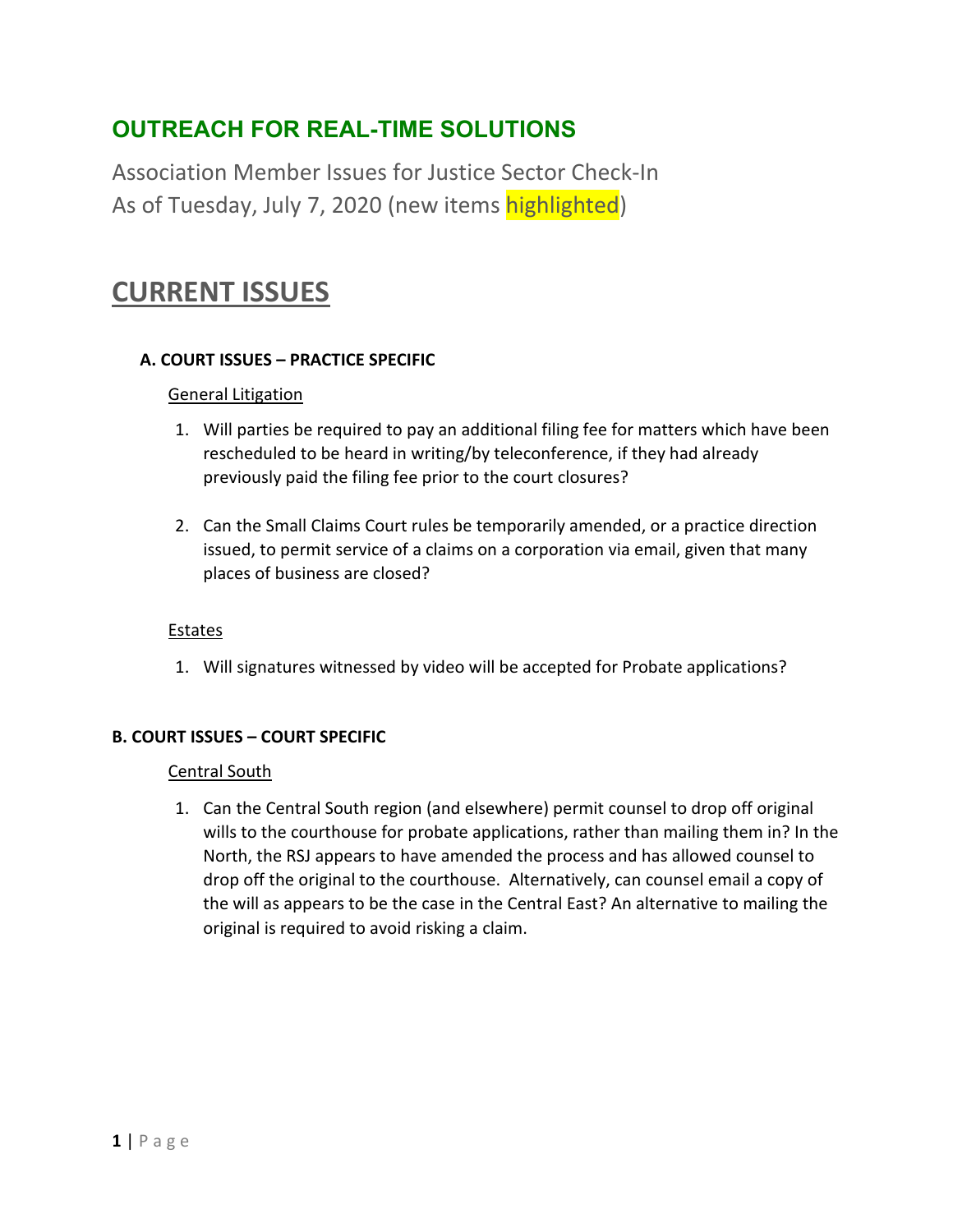## **C. MAG ISSUES**

### General

1. Can an OIC suspend and replace section 9 of the Commissioners for Taking Affidavits Act in keeping with the LSO's interpretation that the provision "every oath and declaration shall be taken by the deponent in the presence of the commissioner or notary public" does not require a lawyer to be in the physical presence of the client.

2. Can MAG work to mandate that financial institutions are required to accept discharge funds for secured payouts on sales or refinances via wire transfer, if the originating solicitor is able to do so?

3. Can there be a way for lawyers file documents electronically in Estates Court?

4. Can e-filing be expanded for matters on consent, such as a supplemental record for unopposed judgment in a passing of accounts?

5. Can e-filing be expanded for to permit additional documents, such as Notice of Application, Notice of Appearance, family law forms.

6. Can the Rules be amended at least on a temporary basis to dispense with personal service and acknowledgement / prior consent for e-service?

7. Is there any way the SCJ database could be updated remotely by court staff and accessed by lawyers for litigation searches conducted in the context of pending transactions during the current operations closure?

8. Can Term #2 under the OIC suspending limitations periods and times for procedural steps be amended to provide that the provisions therein shall be suspended for the duration of the emergency, and the suspension shall be retroactive to Monday, March 16, 2020, unless the court, tribunal or other decision-maker responsible for such proceedings orders otherwise?

9. How will Ontario education going online be facilitated for children in custody?

10. If a court employee is experiencing flu-like symptoms and stops working, can court users be provided with information about who the individual would have recently come in contact with (without disclosing the individual's identity), in order for those people to take appropriate precautions, including self-isolating etc.?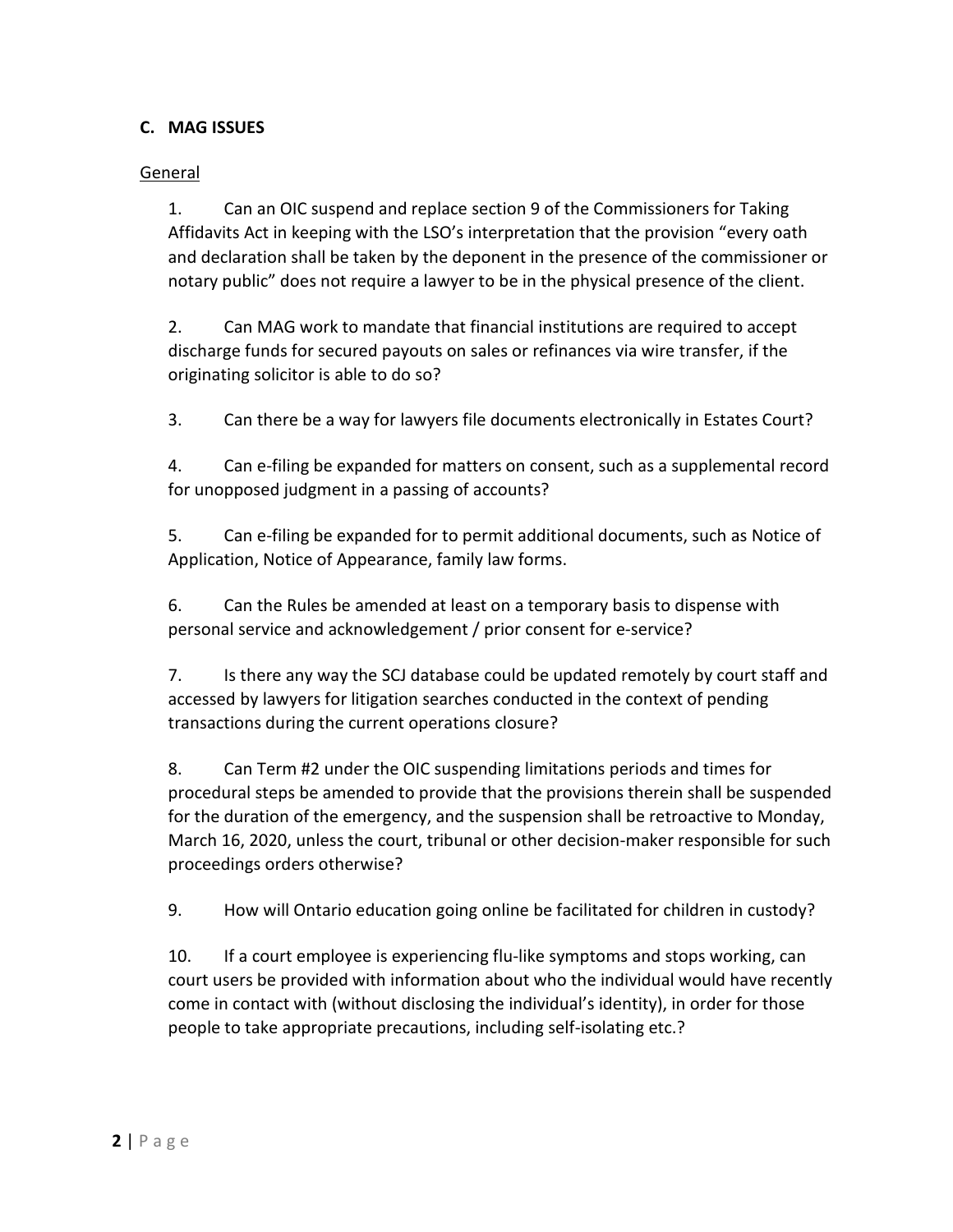11. In Toronto, consent dismissal orders received by electronic motion are being obtained but they are not issued and entered. Is there now a procedure in place for issuing and entering the orders?

12. When the courts resume in-person matters, will lawyers be required to attend in person, or will there be an option for lawyers to attend virtually? If a lawyer is at higher risk of COVID complications, will there be accommodations made? Will there be accommodations for witnesses or accused who need to leave a reserve to attend a courthouse?

13. What is the status of the procurement process for an e-filing system? There are concerns this has been put on hold at a time when it is critical.

14. Where can lawyers find real-time status of courthouse operations for Phase 1 Courthouses – are all except College Park currently open?

15. Where can lawyers find real-time confirmation of whether Crowns are bringing matters forward at each courthouse?

### **D. LAW SOCIETY ISSUES**

- 1. Can the LSO communicate to lawyers that electronic wire transfers are permissible, and/or that lawyers should accept this method of payment in light of COVID19?
- 2. Is there any additional information on the LSO "exploring options to minimize the impact of filing and payment deadlines on candidates?"
- 3. Will the Law Society be issuing any office protocols for health and safety when offices are allowed to reopen?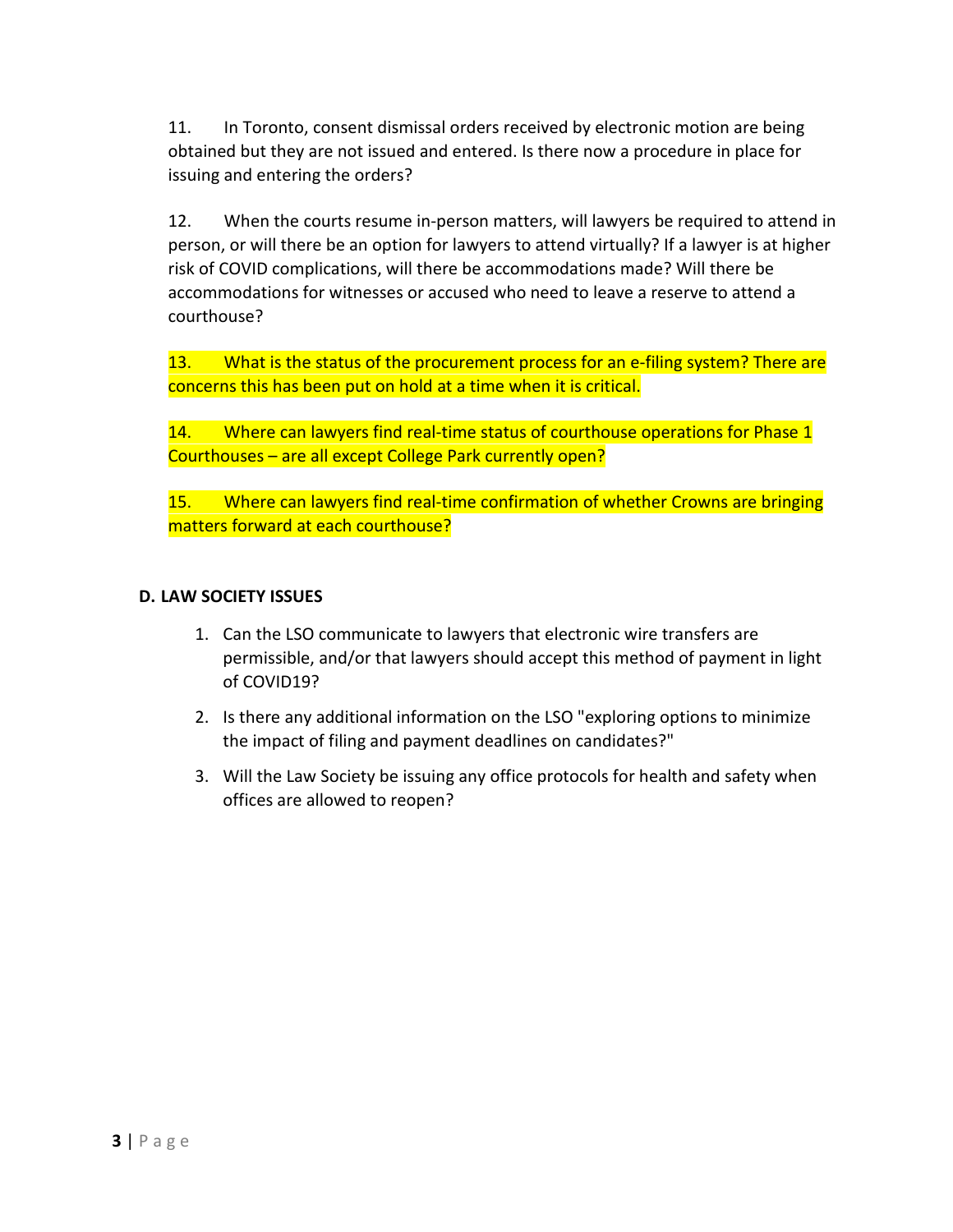# **RESPONSES**

#### **COURT ISSUES - PRACTICE SPECIFIC**

#### General Litigation

- 1. RE: Executions of unrelated parties that exceed \$250,000. In normal circumstances, a lawyer would need to obtain a statement from the Writ holder but with staff shortages and absences, this is not possible. Question: how to deal with this circumstance? Are counsel being recommended to accept undertakings to provide post-closing?
	- SCJ Response March 22: Question for the Ministry of the Attorney General.
- 2. Can there be a central online hub where lawyers can view upcoming cases with court dates in local courthouses throughout Ontario? Such a service/portal would help reduce calls.
	- SCJ Response March 22: Question for the Ministry of the Attorney General. SCJ has no capacity to do this at this time.
- 3. Is there a tool that can be used for lawyers to provide clients or to walk through with clients (or that could be posted for use by self-reps) to help them understand what are "urgent" matters such that they can be heard, in each of the different contexts. This is to expand on the general information being provided by the courts on what constitutes urgency, as there is also a basket clause in most cases. Given that the courts are all now essentially operating privately, through technology, it is difficult to see what is getting through in the urgent category.
	- SCJ Response March 22: The SCJ is tracking the number and nature of "urgent" matters that are being brought. The court is also assessing its capacity to hear other matters. The SCJ will endeavor to provide greater clarity in the days ahead.
- 4. Can the court please issue a clear direction on basket motions whether the court has capacity to address them and lawyers should be filing them?
	- SCJ Response March 22: Some regions are seeking to deal with in-writing motions/applications. At this time, the SCJ provincial policy is to only deal with "urgent" matters, as set out in paras 3 and 4 of the Notice to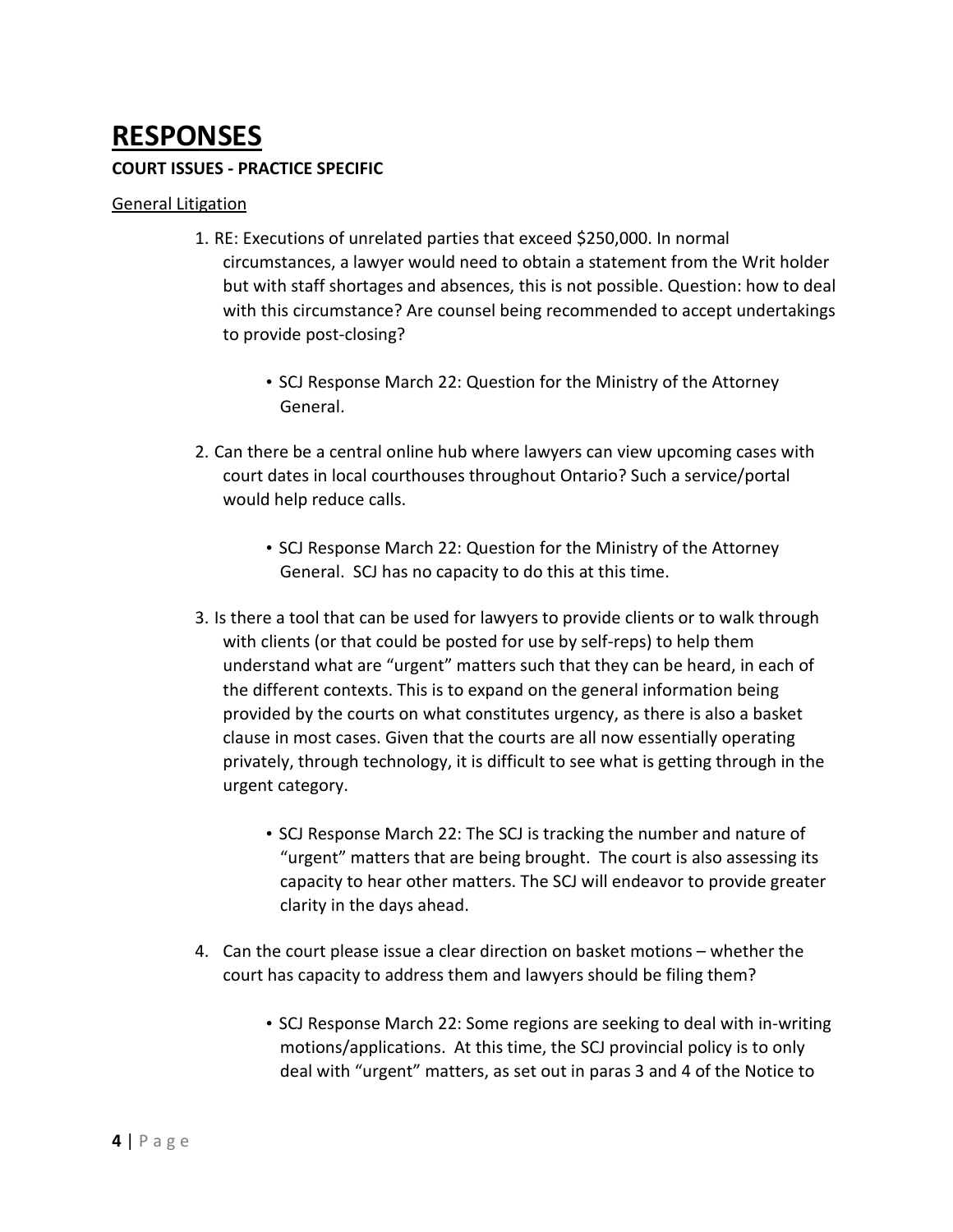the Profession (civil and family) dated March 15,2020. An issue is the capacity to submit "in-writing" motion material via email given limited email size capacity (10MB). The SCJ recognizes that this is an area where the court may be able to quickly expand the level of service it currently provides. We are seeking secure ways of transmission via tools like DropBox.

- 5. Asking Courts if they will agree not to delay scheduled pre-trials, motions, trials in the event that this is a longer term effect or if the need for social isolation waxes and wanes. Instead, I would be asking them to proceed by videoconference to avoid delaying/denying litigants their day in court and potentially overwhelming the court system later due to systemic delay (trials would almost certainly need to proceed on a non-jury basis in a videoconference scenario).
	- SCJ Response March 22: Cannot comment at this time.
- 6. Rule 4.05.1 despite the coming into force March 23 2020 of O. Reg. 456/19, there does not seem to be an authority to file a Form 38A Notice of Appearance (Rule 38.07(1)). Why any difference between a Notice of Intent to Defend, and a Notice of Appearance, for such filings? Can there be an amendment to add that?
	- SCJ Response March 30: Office of the Chief Justice response: The Ministry is expanding the Civil eFiling Service in small increments. At this time, only the documents set out in Rule 4.05.1 of the Rules of Civil Procedure can be filed using the e-filing service: https://www.ontario.ca/laws/regulation/900194.
- 7. The Notice from the CJO, dated March 15 2020 says that "For regular filings, that are not urgent as defined below, the Ministry of the Attorney General advises that courthouses will remain open. Those filings may continue to occur at courthouses". The Notice then states: "However, where procedural rules or court orders require the regular filing of documents during this emergency period...parties can expect the Court to grant extensions of time once the Court's normal operations resume." Which implies that regular filings do not need to occur. Does this mean that lawyers should try to file documents even though all regular operations are suspended (does regular operation include filing?), even though the matters are adjourned and despite the fact that we are advised not to attend the courthouse? Or should they simply wait and file later, with a request for extension of time?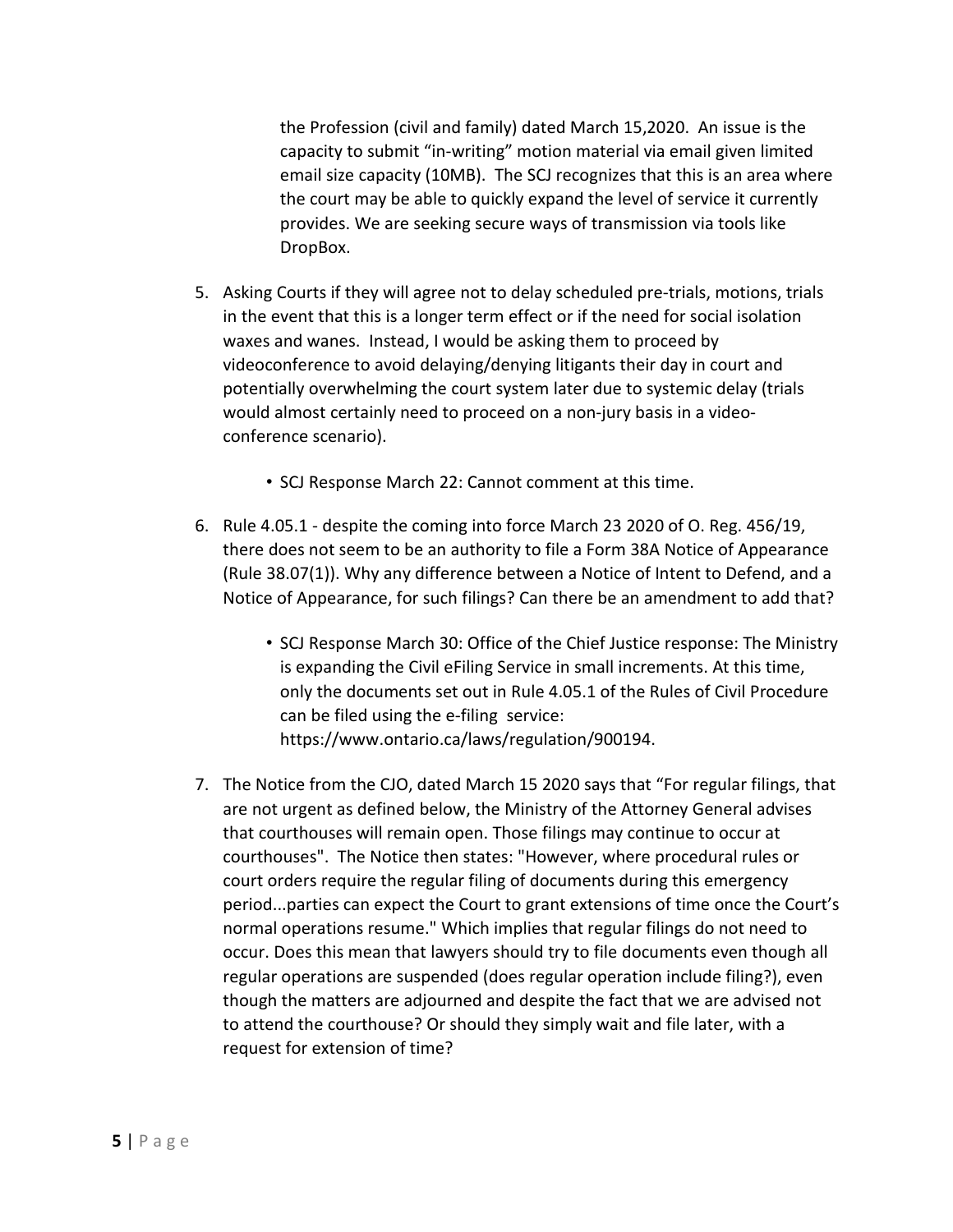- SCJ Response March 30: Office of the Chief Justice response: The COVID19 landscape is changing rapidly. We understand that as of March 26, court offices are remaining open for filing of urgent matters only until filings can be handled remotely (by emailing them to a generic email address to be created by the Ministry). For the health and safety of court staff, process servers, and the public, it is recommended that non-urgent matters should not be filed at this time. See the Emergency Management and Civil Protection Act, R.S.O. 1990, c. E.9 for the impacts on limitation periods. https://www.ontario.ca/laws/statute/90e09. Note that this Act does not impact time limits established by court order. The notice from Chief Justice Morawetz indicates that we expect the Court to grant extensions of time when court resumes normal operations. If parties can comply with orders of the court without putting anyone's health and safety at risk then efforts should be made to do so. If this is not possible, parties should be prepared to explain why when court operations resume. [*Further note on above response from Mohan: The Order in Council does not impact orders of the Court. That is my own view from reading the OIC, which it is set out in the answer we provided. Lawyers will have to read the OIC and confirm for themselves, but I cannot give them legal advice. All I can say is I have no knowledge of the existence of a blanket order of the Court that extends timetables entered into by parties and endorsed by the courts*.]
- 8. Are May and June trial sittings still to be planned/prepared for if we are looking at isolation until May 29th, per the government.
	- SCJ Response March 30: Office of the Chief Justice response: At this time, it is unclear whether May sittings will proceed. Matters are currently being adjourned to June sittings, so it is suggested that parties prepare for these hearings unless further updates indicate that the June sittings will also be postponed.
- 9. If an appeal is proceeding at the Court of Appeal by remote hearing or in writing, how will members of the public be made aware of the proceeding?
	- Ontario Court of Appeal Website: As a result of the COVID-19 pandemic, the Court of Appeal for Ontario is hearing appeals and motions by videoconference, teleconference, or in writing. Members of the media or the public who wish to observe a scheduled matter being held by videoconference or teleconference should send a request in writing to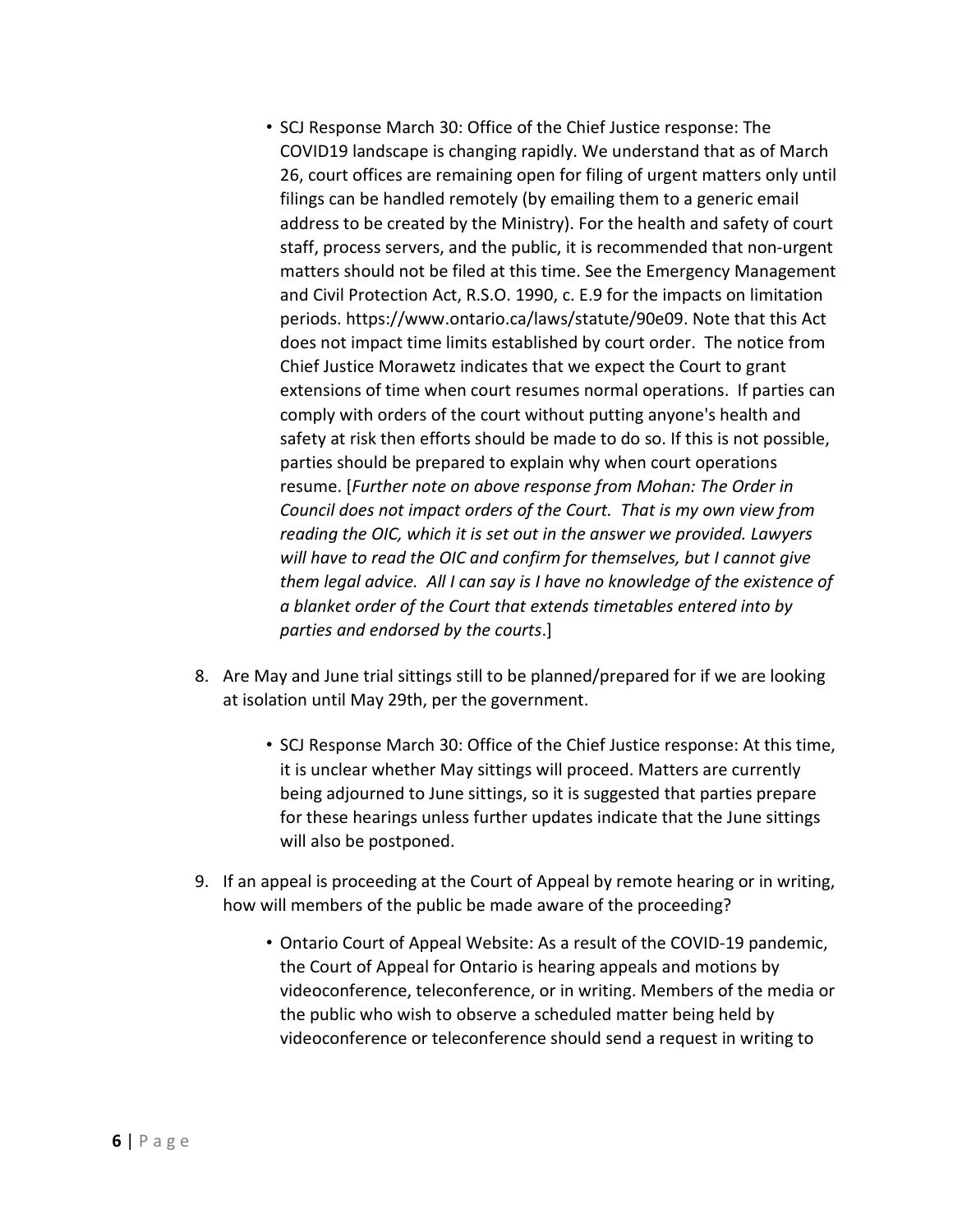the Court's Registrar at coa.registrar@ontario.ca. Right now hearings are posted as soon as they know including matters in writing.

- 10. Request that the Superior Court of Justice, in a Notice to the Profession, permit attendance at mandatory mediations under R. 24.1 and R. 75.1 by way of attendance by videoconference until further notice.
	- SCJ Response May 6: This will be taken into consideration. Under normal circumstances, the SCJ does not have the authority to unilaterally alter the Rules of Civil Procedure. This issue has also been brought to the attention of the Ministry of the Attorney General for consideration as to whether a regulation can be introduced to address this scenario.
- 11. When can we expect that Judges will be able to deal with reserved decisions?
	- SCJ Response May 6: CJ Morawetz has asked all SCJ judges and masters, during this pandemic, to release all decisions within the timeframe prescribed under the *Courts of Justice Act*. In some instances, however, the release of a decision may compel parties to take certain steps which may not be possible during the pandemic. Therefore, some decisions are being held back until it is possible for parties to comply with the terms of any decision.
- 12. Can the courts advise lawyers on the process for seeking a certificate of pending litigation given the court closures at this time?
	- SCJ Response May 6: The matters that will be heard during the pandemic are set out in the Notices to the Profession issued by the SCJ.
- 13. Is it possible to deal with unopposed/consent motions for bankruptcy in Toronto?
	- SCJ Response May 6: The matters that will be heard during the pandemic are set out in the Notices to the Profession issued by the SCJ.
- 14. Could the Small Claims Court be granted increased jurisdiction to a higher claim amount in order to assist with the backlog the court closures will cause for the Superior Court of Justice?
	- SCJ Response May 6: The monetary jurisdiction of the Small Claims Court is fixed by an Ontario regulation. The Ministry of the Attorney General would need to amend this regulation.
- 15. At the beginning of each teleconference matter, can the Court address the issue of recording the teleconference with all parties?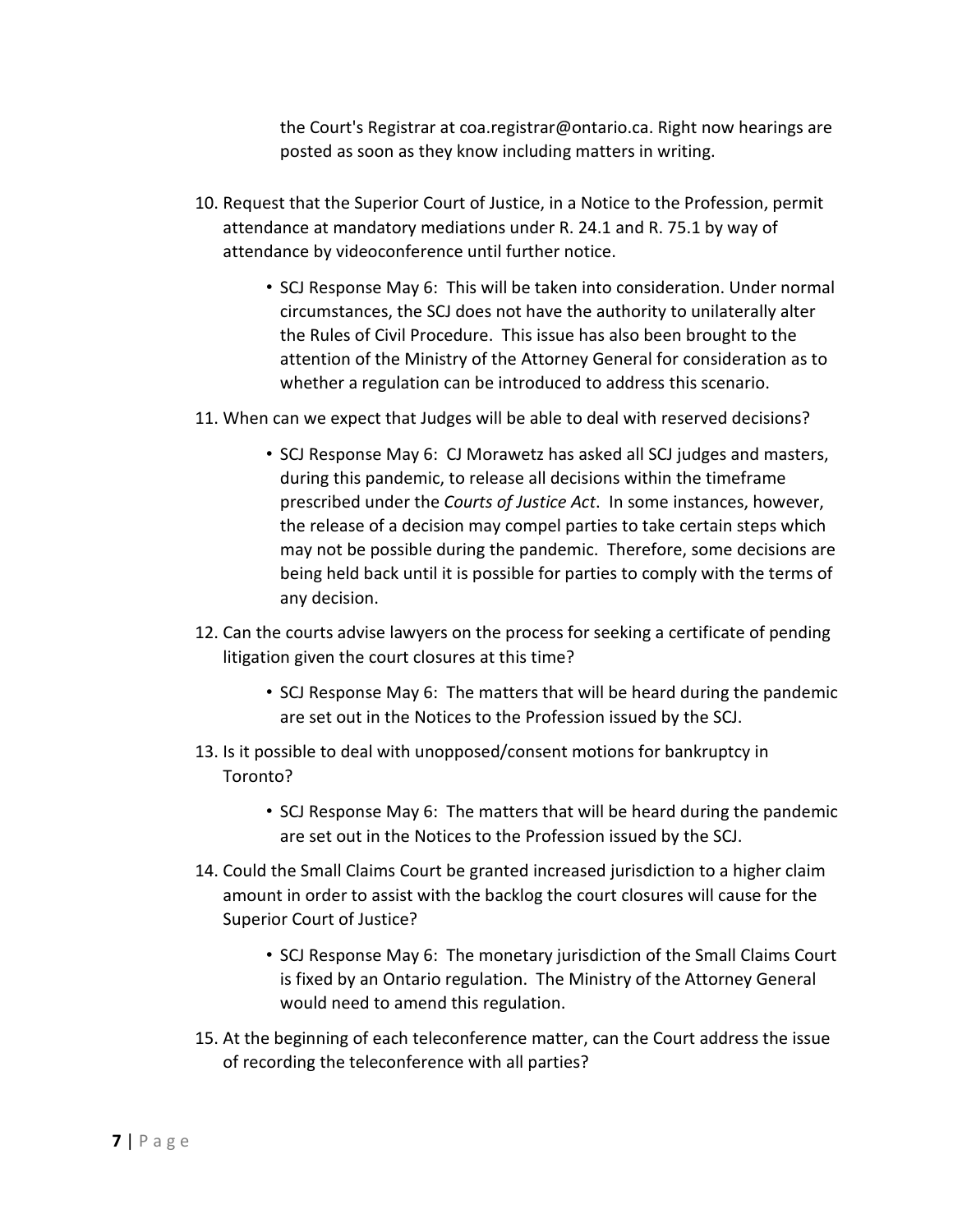- SCJ Response May 6: Even before the pandemic, not all SCJ proceedings were recorded. This remains the case during the pandemic. As a best practice for all teleconferences, lawyers and parties are advised to identify themselves by name at the outset of the hearing. This will assist a transcriptionist, should a transcript be required.
- 16. Can the courts provide an update on ability to provide an online booking tool for lawyers to use to book court appearances?
	- SCJ Response May 6: The SCJ is looking at the availability of online scheduling tools and has been discussing them with the Ministry of the Attorney General. The Court is eager to implement an online scheduling tool that will be secure and will reduce the workload of trial coordinators.
- 17. Are counsel permitted to bring motions to remove themselves as lawyer of record under the new practice directions, and are these motions permitted to be heard by alternate means (i.e. in writing, virtually etc.)?
	- SCJ Response May 20: Please see each region's notice to profession regarding motions that are currently permitted. All motions are currently heard by alternate means. https://www.ontariocourts.ca/scj/noticesandorders-covid-19/consolidated-notice/
- 18. Will the courts hear motions to dismiss for failure to appoint new counsel by alternate means (i.e. in writing, virtually etc.)?
	- SCJ Response May 20: Please see each region's notice to profession regarding motions that are currently permitted. All motions are currently heard by alternate means. https://www.ontariocourts.ca/scj/noticesandorders-covid-19/consolidated-notice/
- 19. Counsel made a Motion to Amend (on consent) a previously issued Order in February 2020, but has not heard anything from the Court about the status of the Motion, given the suspension of in-court matters. How can they follow up in order to determine the timing of the finalized Order so they may ensure their client gets paid the settlement funds? Should the motion be filed again if the prior documents cannot be accessed during the emergency?
	- SCJ Response May 28: Materials would need to be re-filed electronically as directed in the regional notice to the profession (i.e. to the specified email address). Court staff are largely working from home and therefore cannot access the previously filed paper copies. Counsel should indicate that the matter was filed previously in hard copy so court staff can make a note of this.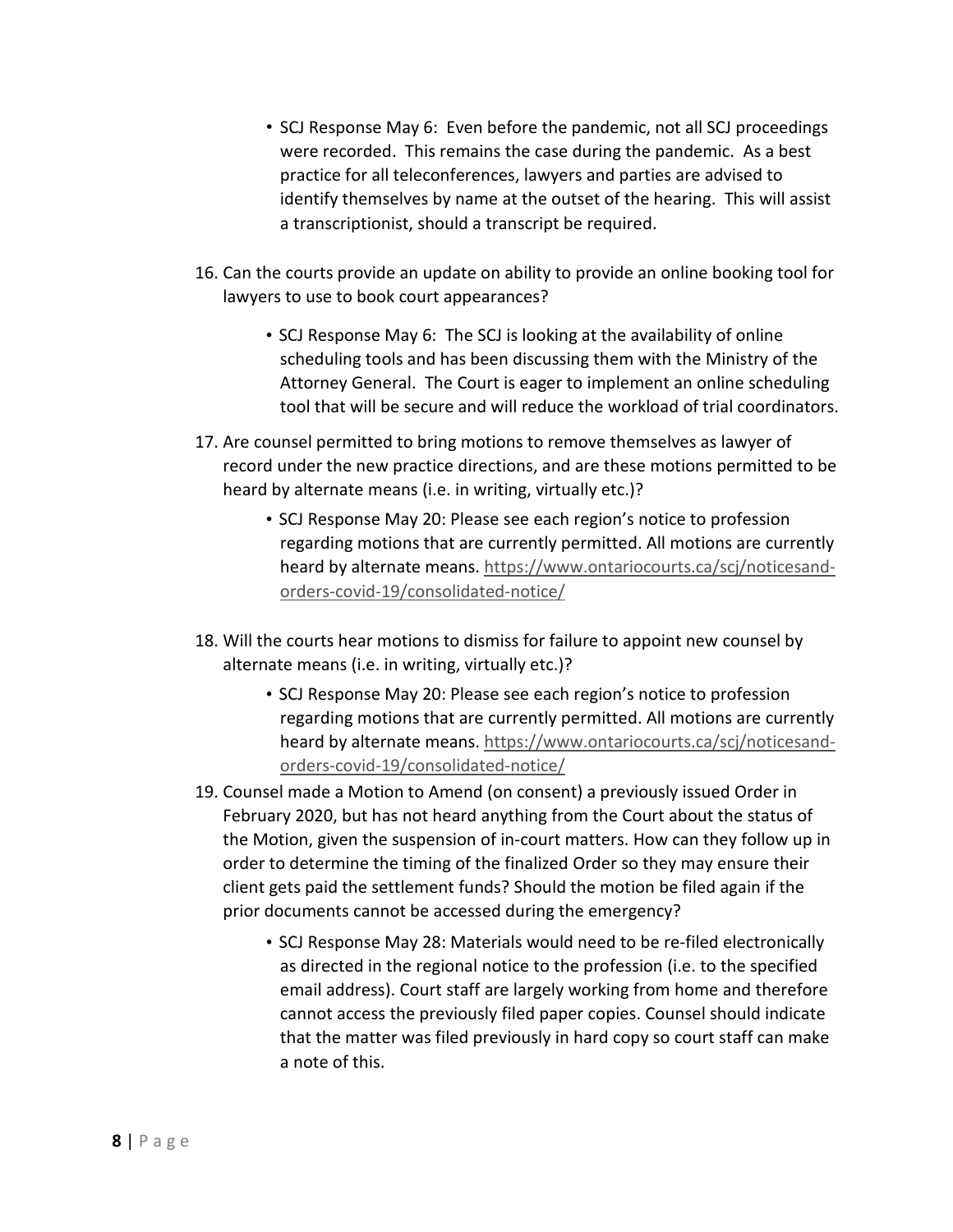#### Criminal Law

- 1. What is the process for inmates making calls to counsel?
	- MAG Response April 14: Below are some bullets on the new system, which went live on Friday April 10.
		- o The Ministry of the Solicitor General has worked with its vendor to enhance the current Offender Management Telephone System (OTMS) to allow inmates to access both collect calls and "debit" calling.
		- o The old system only allowed for collect calling, which does not allow for calls to cell phones.

Under the enhanced system, debit calling is enabled and funded by the ministry. Debit calling allows for calls to cell phones. The ministry will begin by providing inmates with \$20 of calls and will monitor to determine whether this is adequate. Inmates will be able to use their funds as they see fit. This funding will allow for:

- o 50 local calls (no maximum length, however, the ministry's policy currently limits phone calls at 20 minutes);
- $\circ$  A 52-minute long-distance call; or  $\circ$  A combination of the above.

Finally, I would like to highlight that the phone system currently allows for organizations to register with the ministry to by-pass security features, such as three-way calling, call transfers and the use of the keypad. This exemption is provided for the purpose of facilitating the transfer of offender calls from a receptionist or automated telephone attendant system to the intended call recipient. To enable this feature, the ministry requires a form to be filled out and mailed to: MCS.TCS.OTMS@ontario.ca.

- 2. What is the solution to the fact that some sureties do not have access to the internet or a printer, which is required to fill out surety declaration forms for people who will be released on bail?
	- ii. The OCJ has outlined how to address challenges with completing surety documentation in the Ontario Court of Justice Protocol Re Bail Hearings.

#### Family Law

1. Is the issue re: administrative dismissal deadline under the Rules if Civil Procedure being done for Family Law Rules as well?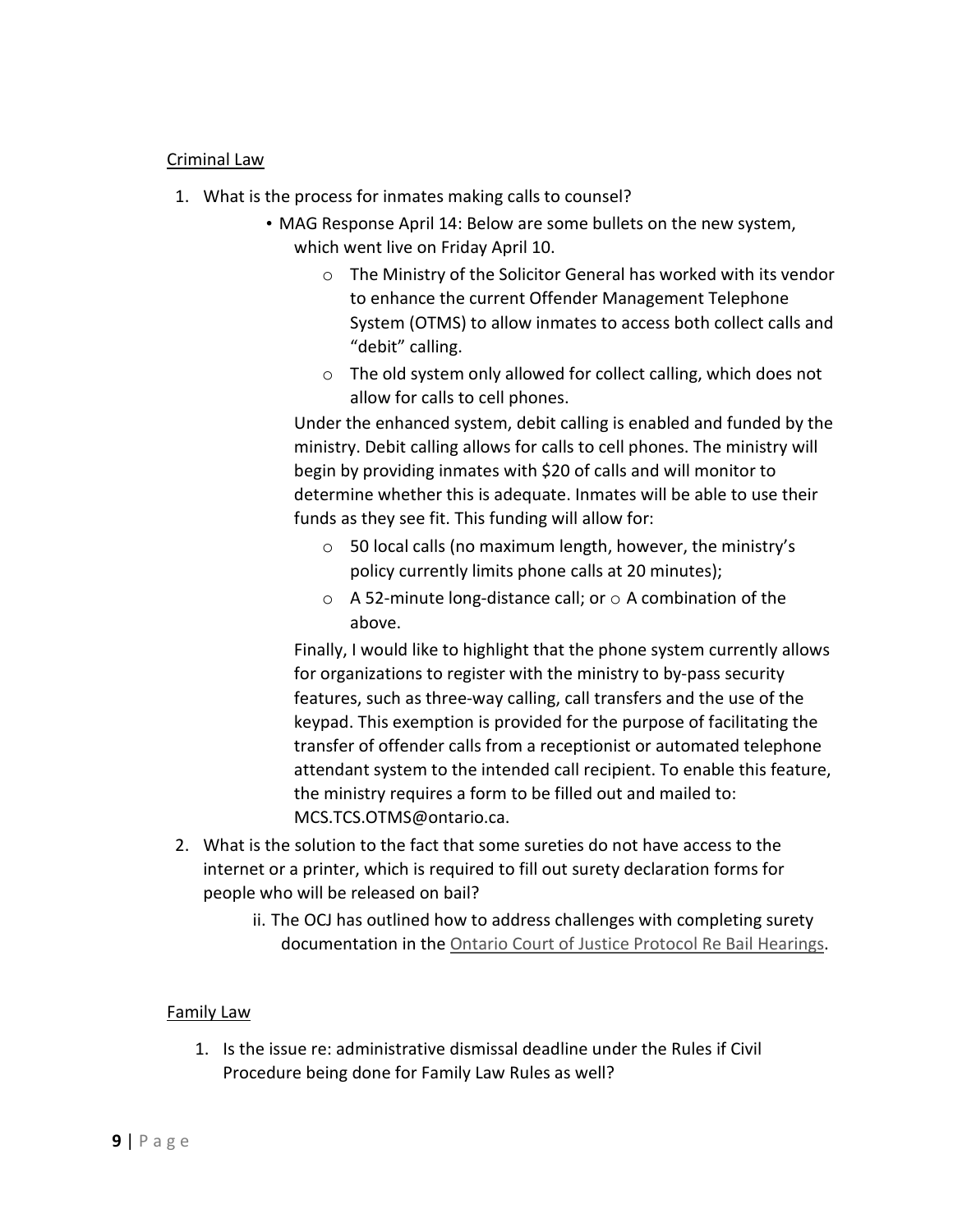- SCJ Response March 22: O. Reg. 73/20, issued on March 20, 2020 under the Emergency Management and Civil Protection Act suspends limitation periods and time periods within which steps in a proceeding are to be taken. The Court has asked the Ministry not to issue Notices of Approaching Dismissal in Family. The SCJ's Notice to Profession indicates: "…where procedural rules or court orders require the regular filing of documents during this emergency period, and it becomes impossible to file at the courthouse or the courthouse is believed to be unsafe, parties can expect the Court to grant extensions of time once the Court's normal operations resume."
- 2. Families would benefit from some immediate guidance re: managing access/parenting time schedules under existing court orders and/or refusing to return children to other parent. Also concerns about parents taking advantage and attempting to establish a new status quo.
	- SCJ Response March 22: We understand that it will be difficult for many families to manage the parenting arrangements during this time and that it may give rise to some emergency situations. Clients and lawyers should be encouraged to resolve these issues between themselves where possible and only engage the court where there are really pressing issues regarding a child's safety or wellbeing, or the safety of a parent. We understand that virtual mediation services may also be available that could be considered, for appropriate cases, to address pressing childrelated issues.
	- FOLA follow-up question: The does not take into consideration (i) lawyers dealing with self-reps on the other side who refuse to cooperate, for example, and have taken advantage of the situation for more access (not an "urgent" situation defined as "real and pressing issues regarding the child's safety and wellbeing"), (ii) issues where spousal abuse (control and verbal abuse) is a factor and mediation is not to be undertaken, or (iii) the fact that Children's Aid Societies are cancelling access arbitrarily despite court orders. Many of these self-representing parents have no idea about the new processes and rules, or their rights during this period. Follow up Question: Where and when is the information about the processes, issues that might arise and how to resolve them going to be posted for the general public in a manner that is uncomplicated, so that they have access to justice?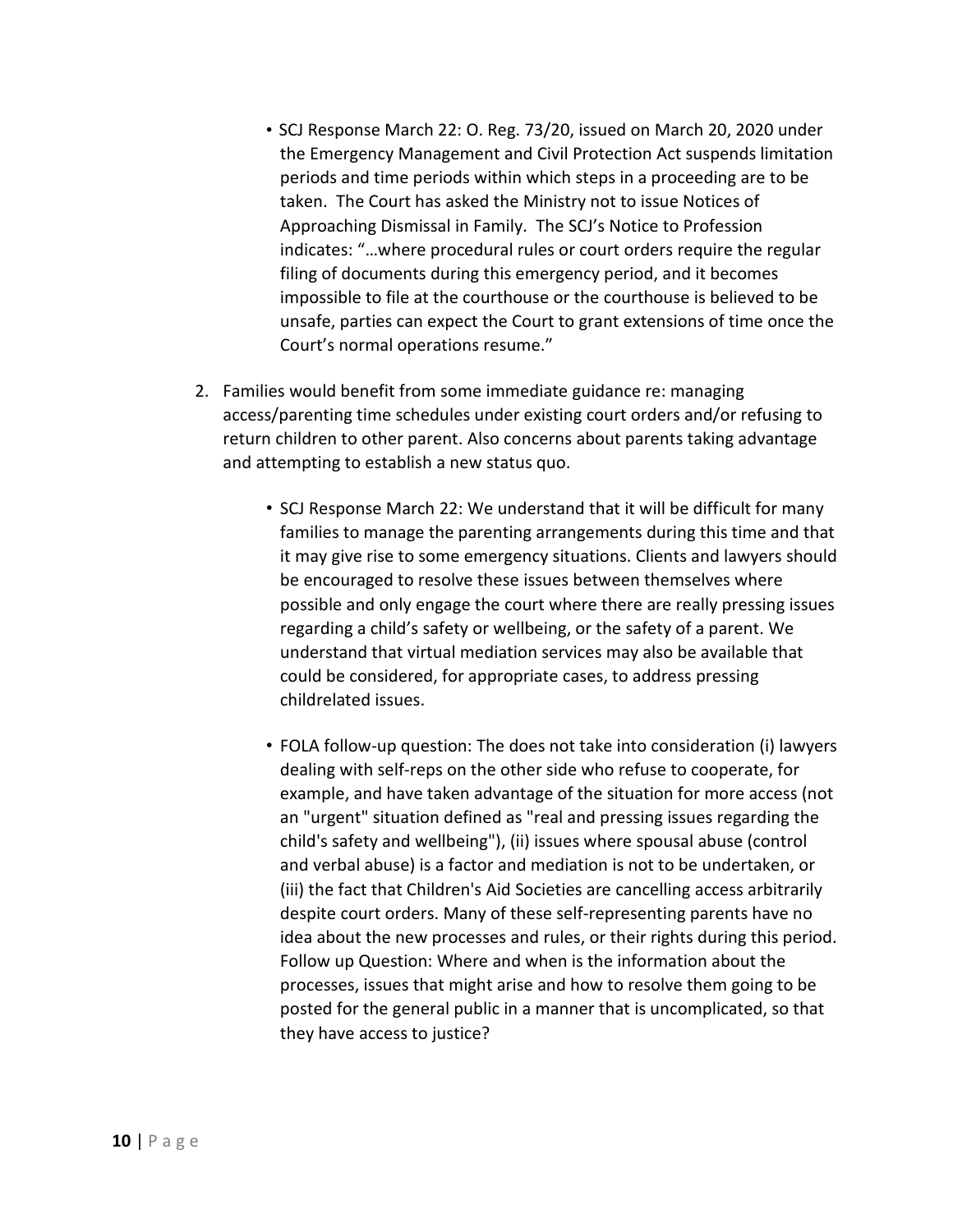SCJ Response March 24: (i) we acknowledge that this is not an easy situation but lawyers will have to do their best to deal with difficult litigants, whether represented or not, to attempt to resolve issues without the court's intervention.

SCJ Response March 24: (ii) the court is concerned about situations of spousal abuse and how that will impact well being and safety both before and after separation. Lawyers are encouraged to include any pertinent information in urgent requests. The court has been working with DV stakeholders and the OBA to maximize access to legal advice in these circumstances (more information to be shared shortly).

- SCJ Response March 24: (iii) we understand from MCCSS that supervised access may no longer be available through the societies for safety purposes and that societies have been encouraged to consider other safe alternatives. These situations can potentially be urgent, however lawyers should consider whether these requests are likely to be successful given the particular circumstances.
- SCJ Response March 24: Generally As noted above, we are working incredibly hard with the OBA and the LSO and others to facilitate access to legal advice for SRLs to determine what is urgent and how to proceed.
- 3. If there is a specific Court Order imposing a serving and filing deadline on a party in a Family Litigation matter, will that party be able to file their documents with the Superior Court on March 20 or anytime in March, 2020? Further, if the party fails to comply with the specific Court Order by failing to serve and file documents by the deadline, is the opposing party allowed to file their Motion materials permitted by the same Court Order? The Motion material would be decided in writing and would not require a Court hearing or attendance. Further still. if the above type of documents can be filed, does that mean only electronically?
	- SCJ Response March 22: Parties are expected to comply with existing court orders, to the extent they are able. The Notice to the Profession indicates that the Court is expected to grant extensions of time where parties are unable to file, due to COVID-19. At this time, several courthouses remain open for "regular" filings. The direction from the Ministry suggests some courthouses may be closing due to COVID. Only "urgent" filings, as described in the Notice to the Profession from March 15, 2020 may be filed by e-mail to the listed trial coordinator.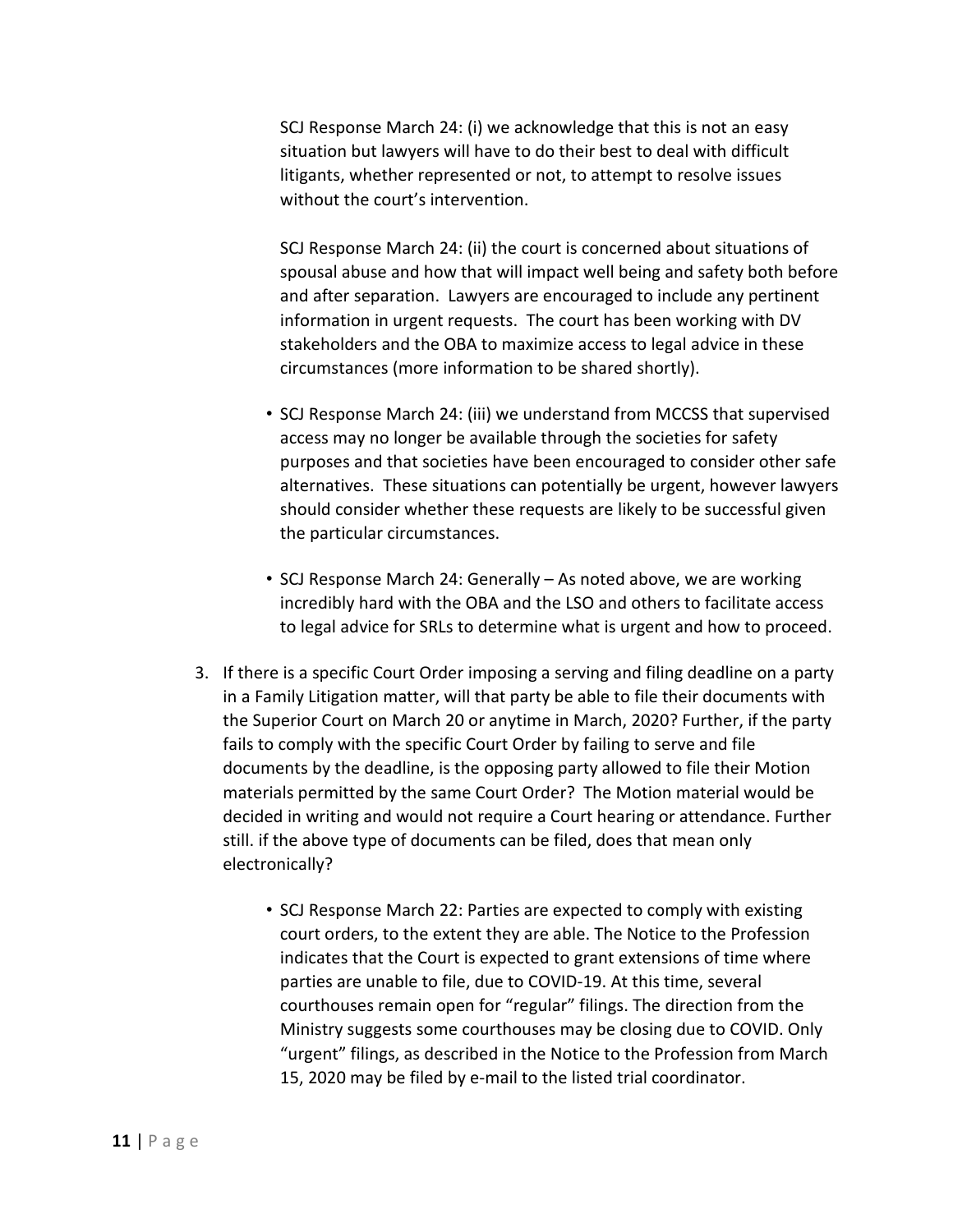- 4. Determination of "Urgent Matters" is there a tool that can be used for lawyers to provide clients or to walk through with clients (or that could be posted for use by self-reps) to help them understand what are "urgent" matters such that they can be heard, in each of the different contexts. This is to expand on the general information being provided by the courts on what constitutes urgency, as there is also a basket clause in most cases. Given that the courts are all now essentially operating privately, through technology, it is difficult to see what is getting through in the urgent category.
	- SCJ Response March 22: At this time, the only guidance in determining what is "urgent" is the language contained in the Notice to the Profession. The SCJ Notice did not exhaustively list what is an urgent family law issue intentionally, because the urgency of the matter may depend on the circumstances. Counsel may wish to be guided by the definition of urgency under the Family Law Rules for some guidance. The SCJ is tracking the number and nature of "urgent" matters that are being brought. The court is also assessing its capacity to hear other matters.
- 5. Question: Could a framework be created for simple Motions known as 14B Motions in Family Court, to still be dealt with in writing only?
	- SCJ Response March 22: Possibly. Some regions are seeking to deal with in-writing motions. At this time, the SCJ provincial policy is to only deal with "urgent" matters. An issue is the capacity to submit "in-writing" motion material via email given limited e-mail size capacity (10MB). We are seeking secure ways of transmission via tools like DropBox. 14B motions for urgent matters can still be brought.
- 6. Question: Can proposed Orders submitted pursuant to a Justice's Endorsement, after all parties have consented, still be filed with the Court electronically or otherwise?
	- SCJ Response March 22: For "urgent" matters, counsel are encouraged to file draft orders, which can be signed by the judge hearing the matter, and sent back to the parties signed electronically. The ability to have clerks sign orders will depend on the ability of court clerks to perform this function remotely, which is a Ministry issue. Counsel should seek direction from the judge to ensure the timely issuance of the order.
- 7. Question: Can lawyers still book conferences and motions this time when part of the court operation is suspended?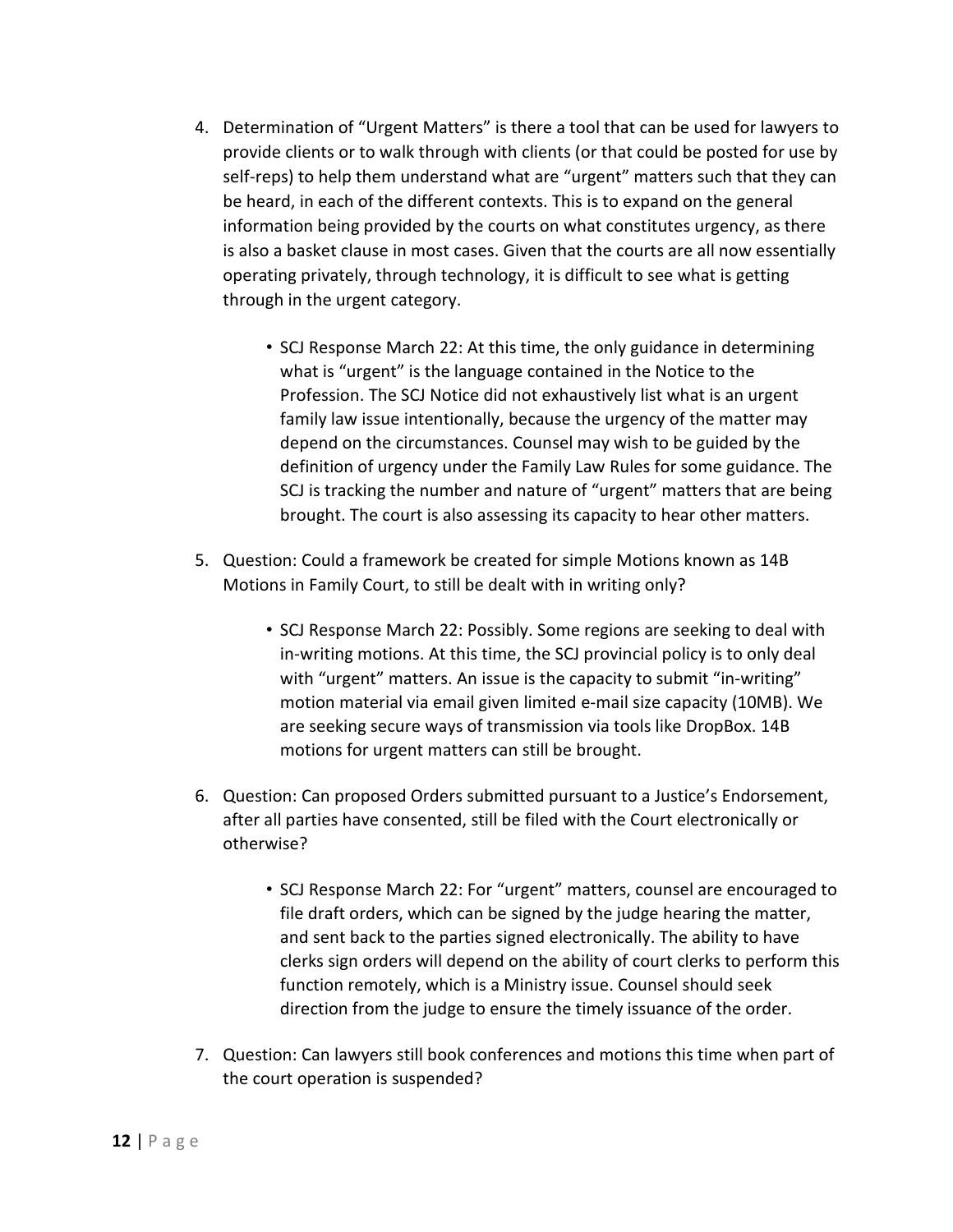- SCJ Response March 24: Contact your local trial coordination office regarding scheduling protocols in their region.
- 8. Is the Registrar open for the purposes of filing and issuing documents? Will the judges accept remote phone calls, teleconferences, video conferences etc.
	- SCJ Response March 24: Contact MAG re the availability of filing counters. SCJ has directed that all urgent matters be filed by email to the appropriate trial coordination office. Teleconferences and in some circumstances video conferences are being arranged for matters with approval of the local triage judge.
- 9. Question: How should family lawyers be addressing situations where access parents are relying on coronavirus as an excuse not to return children to the primary caregiver? Should lawyers/clients be proceeding through court with an emergency motion.
	- SCJ Response March 24: See above. While these issues may meet the test of urgency, many likely will not given the court's direction at this time. Lawyers are encouraged to consider other appropriate alternatives, eg. Mediation and parenting coordination where an acceptable agreement cannot be reached between the parties.
- 10. Same issue as above (but specific to the Orangeville Superior Court) parents who are using this crisis to punish the other parent by withholding the child. They are not at all interested in mediation or listening to reason. These are high conflict cases. Steven has a pressing case is in Orangeville Superior Court and is wondering if someone can consult with Justice Miller who is currently in charge there.
	- SCJ Response March 24: See above. The SCJ cannot comment on specific cases that are before the court, nor will this office reach out to judges regarding specific cases.
- 11. Will supervised access sites be closed? Is there any direction for parents/lawyers on how this should be handled if they close through until they re-open?
	- SCJ Response March 24: We expect that this has already happened for domestic and child protection cases. Clients should be encouraged to consider safe alternative arrangements to supervised access and supervised access exchanges.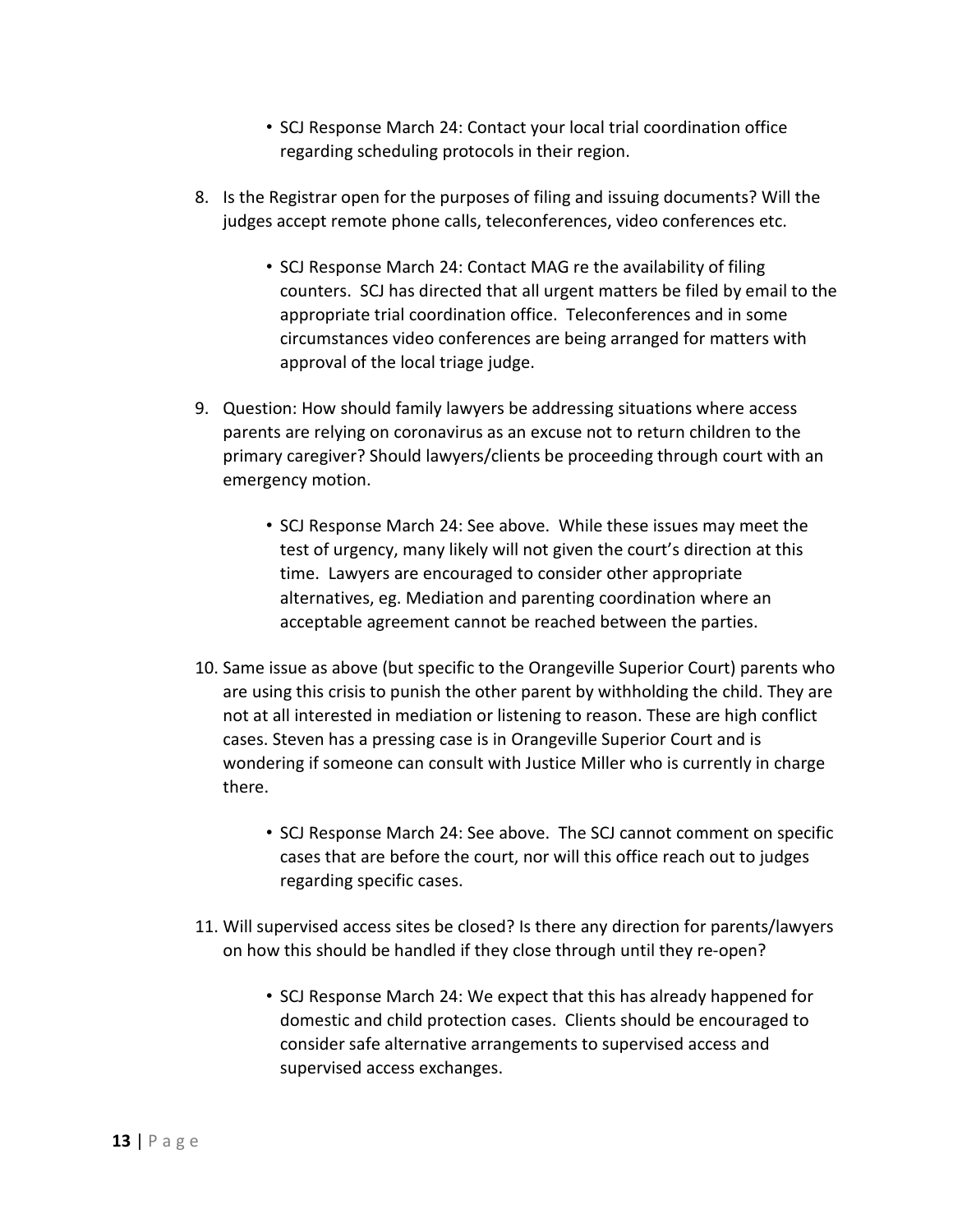- 12. Must an existing order for access be strictly followed during the state of emergency, where families are being told to stay home? Whose home- both homes? Does one parent have the ability to refuse access if the other parent declines to self-isolate with the children during her or his access? Does one parent have the ability to refuse to allow daycare/babysitters untested for the virus to care for the children if the other parent must work? Is it in the best interests of the children to travel in public between homes during the pandemic and more so, when one of the parents must take public transportation with the children?
	- SCJ Response March 30: As we have noted previously, we understand that it will be difficult for many families to manage the parenting arrangements during this time and that it may give rise to some emergency situations. Clients and lawyers should be encouraged to resolve these issues between themselves where possible and only engage the court where there are really pressing issues regarding a child's safety or wellbeing, or the safety of a parent. We understand that virtual mediation services may also be available that could be considered, for appropriate cases, to address pressing child-related issues. Counsel are encouraged to follow the caselaw to see how judges are applying the urgency threshold to these circumstances.
- 13. Could there be a directive or some form of guidance from the court regarding the fact that the CAS has suspended access to children in care by their family members who had ongoing unsupervised and supervised access? While each case may be different, some guidance from the court would be helpful in deciding whether to bring an emergency motion.
	- SCJ Response March 30: We understand that supervised access has been cancelled by societies and expect that they will consider other safe alternatives to maintain contact, to the extent that they exist, in the circumstances. The extent to which these issues are urgent will depend upon the circumstances.
- 14. When an urgent motion or a case conference is being requested for a new matter where an Application has not yet been issued, should counsel email the Application, Form 35.1 and Financial Statement with the motion or case conference materials or do they still need to issue the Application at the courthouse first? Alternatively, can counsel undertake to issue the Application and other documents when Court operations resume?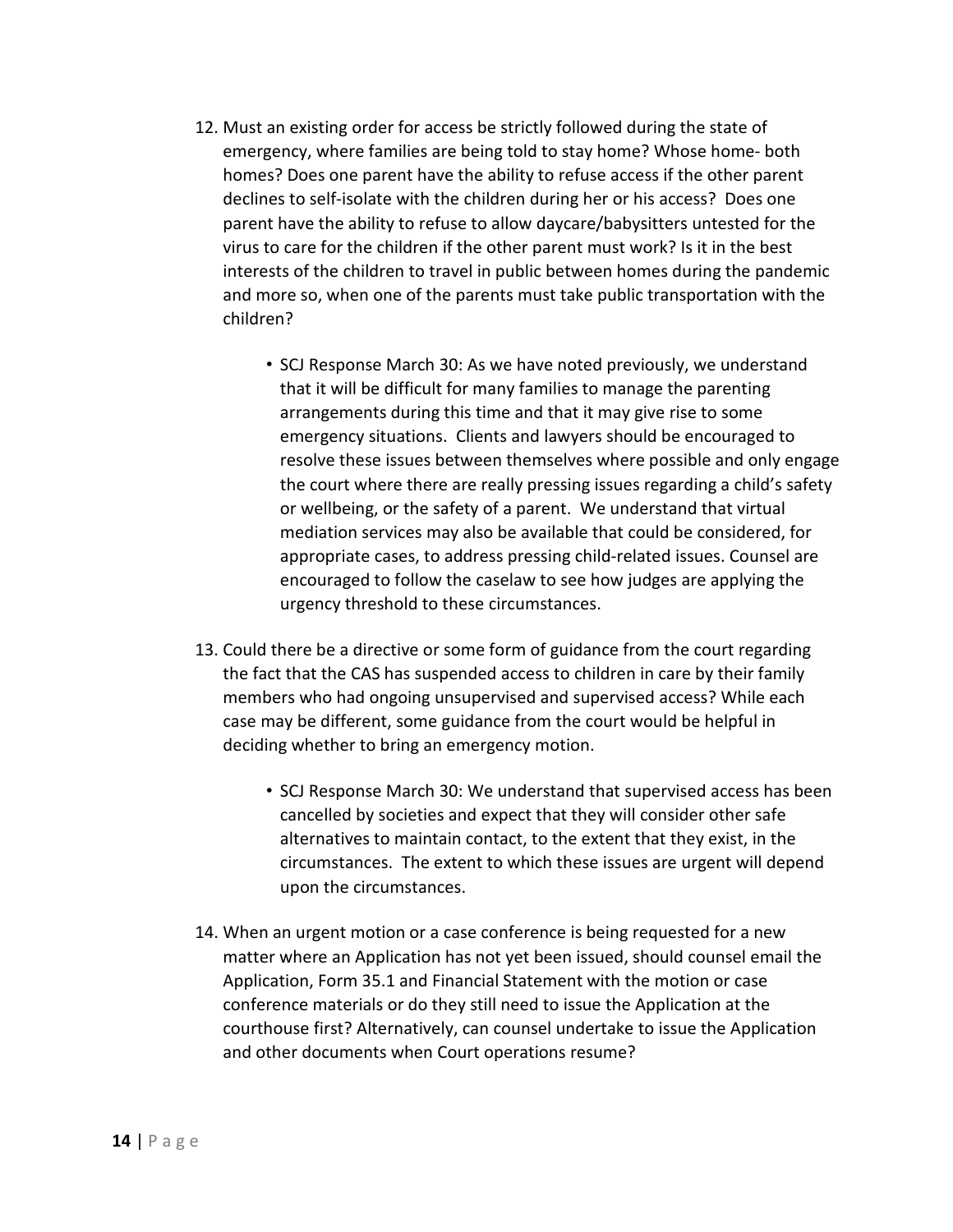- SCJ Response April 14: Where possible, counsel are encouraged to send the Application first to the court to be issued by use of MAG's generic email address for the particular location. Materials relating to the urgent request should also be sent to the trial coordination email account with a notation that the application is in the process of being issued. Where truly necessary, counsel may send only the urgent materials via the TC email address with a request that the matter be heard on the undertaking that the application will be issued at the first available opportunity. Judges continue to have discretion to permit urgent requests to proceed on this basis.
- OCJ Response April 14: If there are no applications already before the court, 2 scenarios can occur:
- either the moving party also wishes to bring an urgent motion; or
- the moving party does not intend on bringing an urgent motion If an urgent motion is to be brought,
- then the Application and supporting documents need to be filed by email as per the directive; or
- in the 14B motion, an order could be requested asking for the Application and supporting documents to be filed at a later date and along with a proposed filing deadline.

If an urgent motion is not to be brought, than the matter should not be filed at this time. Note that if a case conference request is not an urgent/priority matter, the Application and supporting documents should not be filed at this time.

- 15. Will uncontested divorces be processed? Many "consent" divorces are done on an uncontested basis because it is actually simpler than a consent divorce.
	- SCJ Response April 14: Most regions are not processing uncontested or joint divorces at this time, subject to situations of urgency. Local law associations may wish to seek clarity on this issue from their RSJs. Even in the limited regions where the judges have the capacity to review these requests during the period of suspended normal activity, it is unclear to what extent MAG and the Federal government can ensure that all necessary steps are completed before these applications can be reviewed by the court.
- 16. For Central West specifically, the new practice direction requires parties to submit a 2 page letter requesting that an urgent matter be heard. For new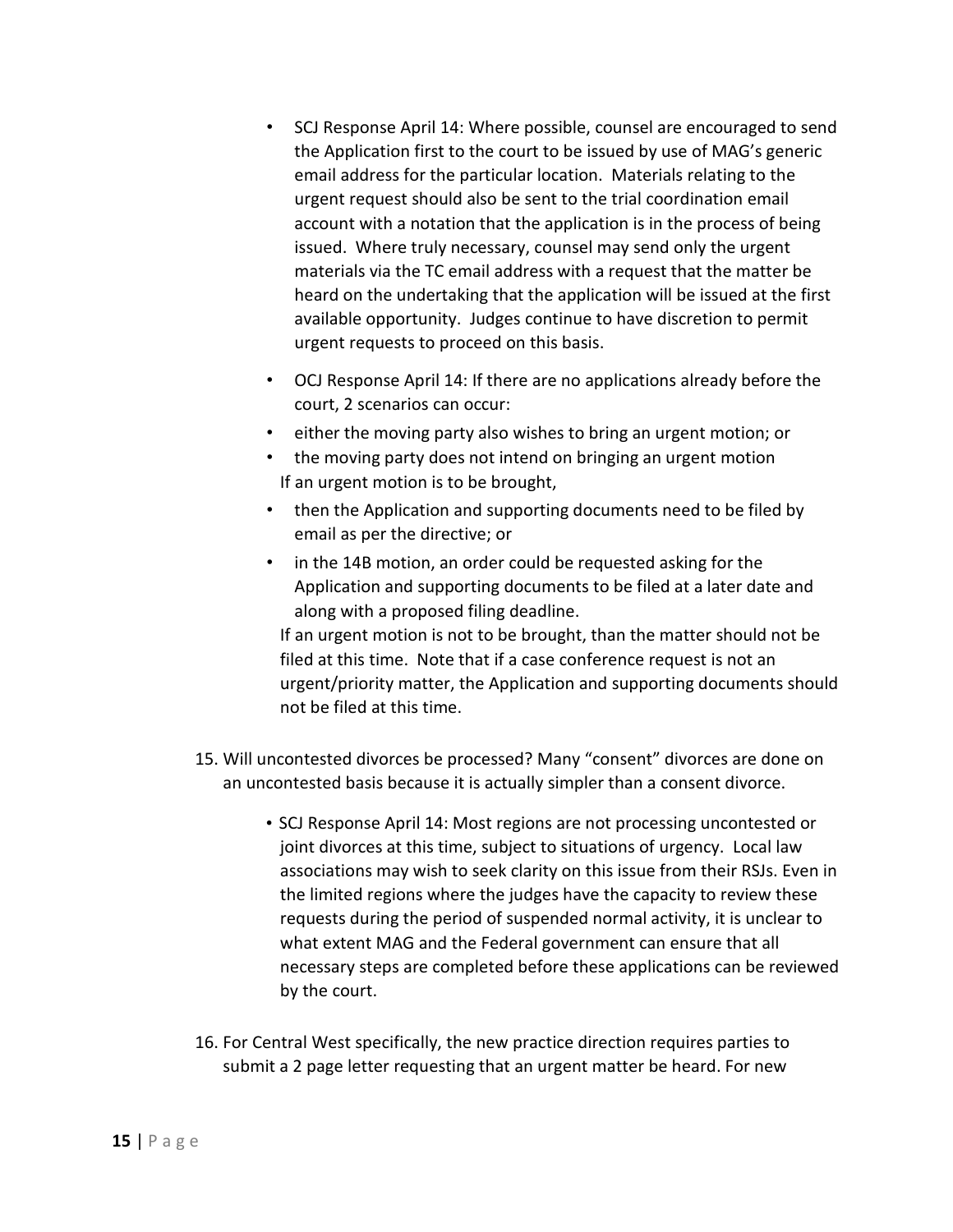matters, should the Application and Form 35.1 be sent with the 2 page letter, or should counsel simply indicate in the letter that it is a new matter and await direction from the judge? Additionally, should the letter be served on the other side? If so, does the other side have an opportunity to provide a 2 page letter of their own in response?

- SCJ Response April 14: For new matters, it is recommended that counsel include a copy of the application with this request and that it be served on the other party, unless relief is being sought on an ex parte basis.
- 17. What does the expansion mean for conferences that were scheduled before the shutdown and have not yet been adjourned to a new date? If the parties consent, will the court proceed with the conference (including a Trial Management Conference) by phone/video? What is the process for rescheduling case conferences (as opposed to scheduling new ones as outlined in the practice directions)?
	- SCJ Response April 14: All conferences in family matters (not necessarily child protection matters) that are scheduled before June 2nd have been automatically rescheduled and will not proceed during this period without a new request to the court that fits within the expanded scope of activities. Counsel should follow directions from each region regarding how those events will be rescheduled after regular operations resume. No direction has been provided yet for matters that have been scheduled from June 2nd onwards, although it is likely that at least some of the events that have been scheduled for early June will need to be rescheduled to facilitate rescheduling courts.
- 18. Does the OCJ anticipate taking additional matters, and if, is there an anticipated timing?
	- OCJ Response April 14: The OCJ continues to monitor and assess its current COVID 19 directives and strives to ensure timely communication with the Bar.
- 19. With courts closed what is the process for obtaining a copy of a continuing record?
	- OCJ Response April 15: At this time and due to the limited number of onsite staff, the continuing record is not available to be copied.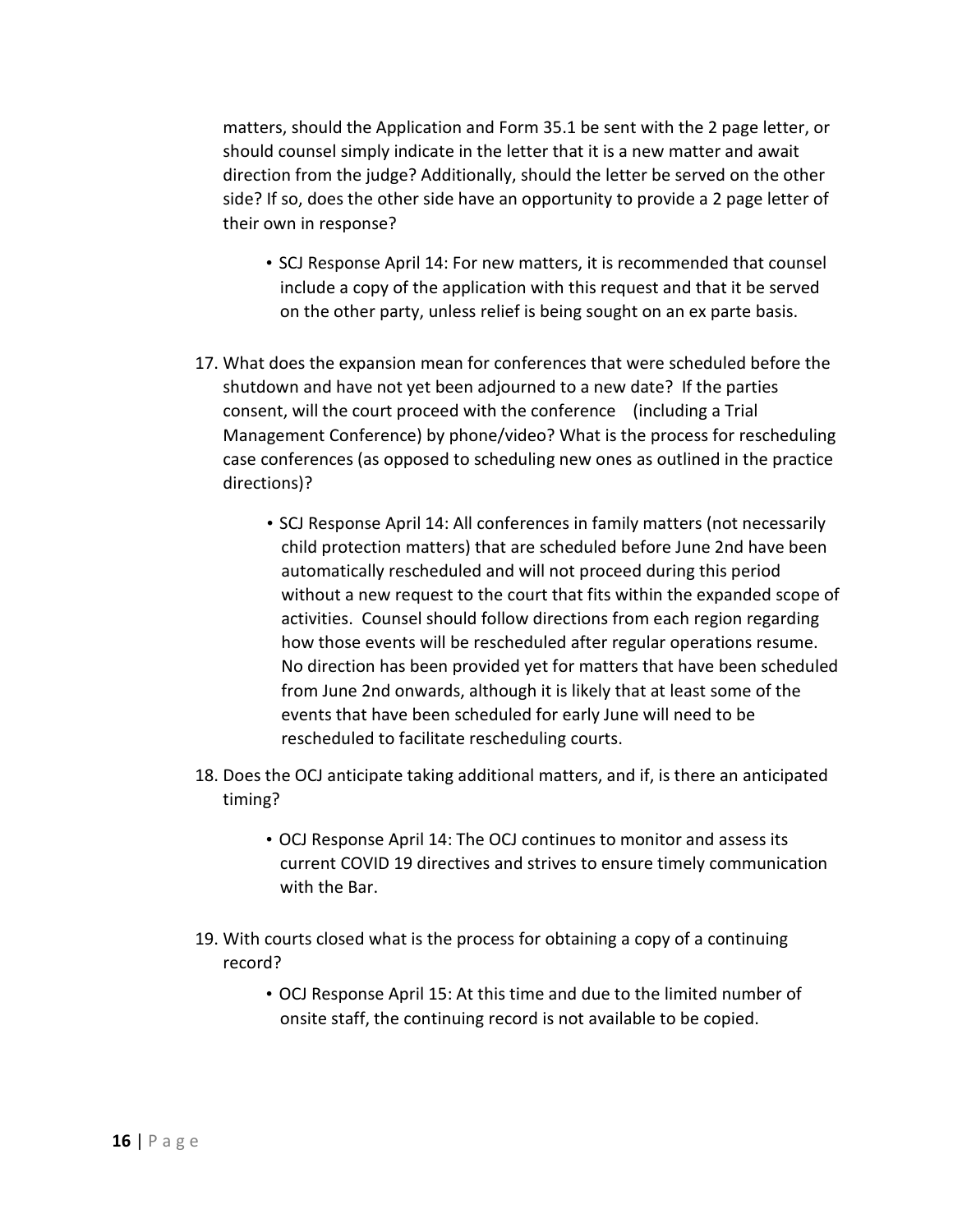#### Trusts & Estates Law

- 1. Are file applications such as an Application for Certificate of Appointment and "in chamber motions" still being processed? Have judges/clerks been set up to do any of this work remotely? should clients be advised that they will have to be put on hold until at least June?
	- SCJ Response March 22: Possibly. Some regions are seeking to deal with in-writing motions/applications. At this time, the SCJ provincial policy is to only deal with "urgent" matters as set out in paras 3 and 4 of the Notice to the Profession (civil and family) dated March 15,2020. An issue is the capacity to submit "in-writing" motion material via email given limited email size capacity (10MB). The SCJ recognizes that this is an area where the court may be able to quickly expand the level of service it currently provides. We are seeking secure ways of transmission via tools like DropBox.
- 2. Status of Certificates of Appointment of Estate Trustees. How are estates processed and to file applications – would like a regional breakdown of preferred processes. Issue: Wants the court system to give high priority to probate applications. Suggestion: Applications for appointment of estate trustee(s) with or without a will should be elevated to the same category of importance as, or just below, public health issues, child custody issues, on the grounds that certificates of appointment of estate trustees (issued probate in popular language) are the keys to unlocking frozen estate assets so that the estate trustee(s) can pay obligations and provide funds to needy spouses, children and other beneficiaries of the particular estate.
	- SCJ Response March 22: These matters must be considered urgent, as set out in paras 3 and 4 of the Notice to the Profession (civil and family) dated March 15, 2020.
- 3. What are the best practices for a client who is self-isolating or in quarantine and wishes to sign a will and powers of attorney?
	- SCJ Response March 30: Office of the Chief Justice Response: Please see the Law Society of Ontario's COVID-19 practice management FAQs which directs lawyers to consider Ian Hull's perspective as set out in his blog post Execution of Wills during COVID-19.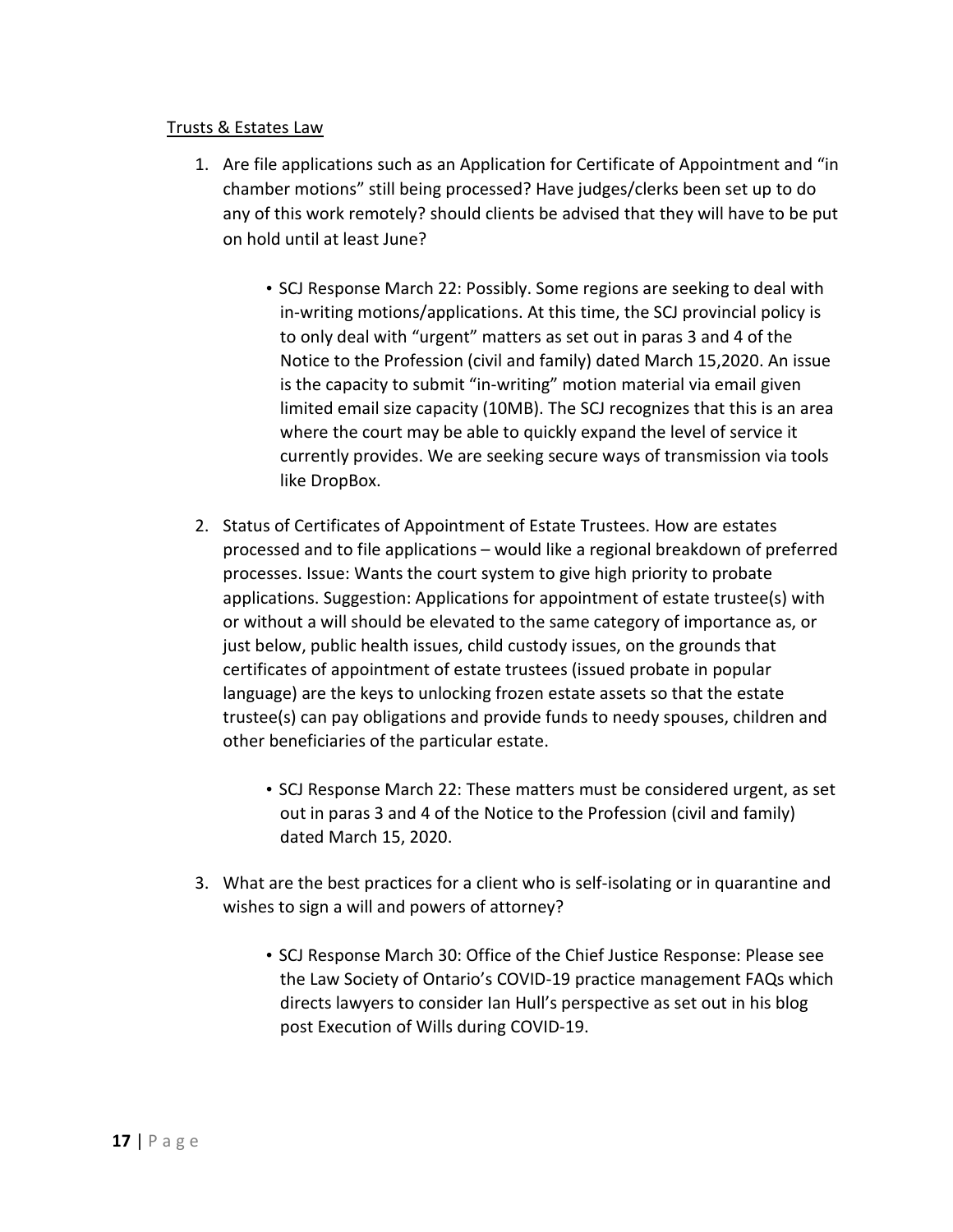- 4. In the case of needed wills, is a holograph will an option? Would a written statement that acknowledging restrictions due to COVID 19 by the individual without being witnessed be deemed acceptable?
	- SCJ Response March 30: Office of the Chief Justice: Holograph wills are valid in Ontario provided they meet the requirements set out in the Succession Law Reform Act. Lawyers may wish to consider Ian Hull's perspective as set out in his blog post: https://hullandhull.com/tag/holograph-wills/
- 5. Can lawyers file documents electronically in estates court? Could e-filing also be used for matters on consent, such as a supplemental record for unopposed judgment in a passing of accounts?
	- SCJ Response March 30: Office of the Chief Justice Response: At this time, only requests for urgent hearings may be emailed to the court and, if judicially approved to proceed, hearing materials may also be emailed. The Ministry is working toward providing additional court staff with remote access. When they are ready, consideration will be given to expanding the types of documents that can be emailed to the court for processing.
- 6. Does the direction to file documents electronically to the specific email address indicated the region's Notice to the Profession (April 2) apply to a copy of a will, for filing a Probate Application that are urgent in nature (pending real estate transactions, financial hardship etc.)? We had previously been told at the Courthouse that we should send the will by regular mail, which we are not prepared to do. The Central-East Notice to the Profession has instructions on urgent estates matters that do not appear in some other regional notices. Is this the process (e.g. using a drop box) that should be adopted in those other regions too?

• SCJ Response May 6: The SCJ and the Ministry of the Attorney General hope to introduce a document sharing platform (like DropBox) imminently, that will allow for more documents to be received by the Court, and which should significantly increase the capacity of the SCJ to hear more matters.

7. The materials usually accepted by the Toronto Estate Court (pre-COVID) on an unopposed passing is not being accepted post-COVID. How is an unopposed passing of accounts to proceed in Toronto?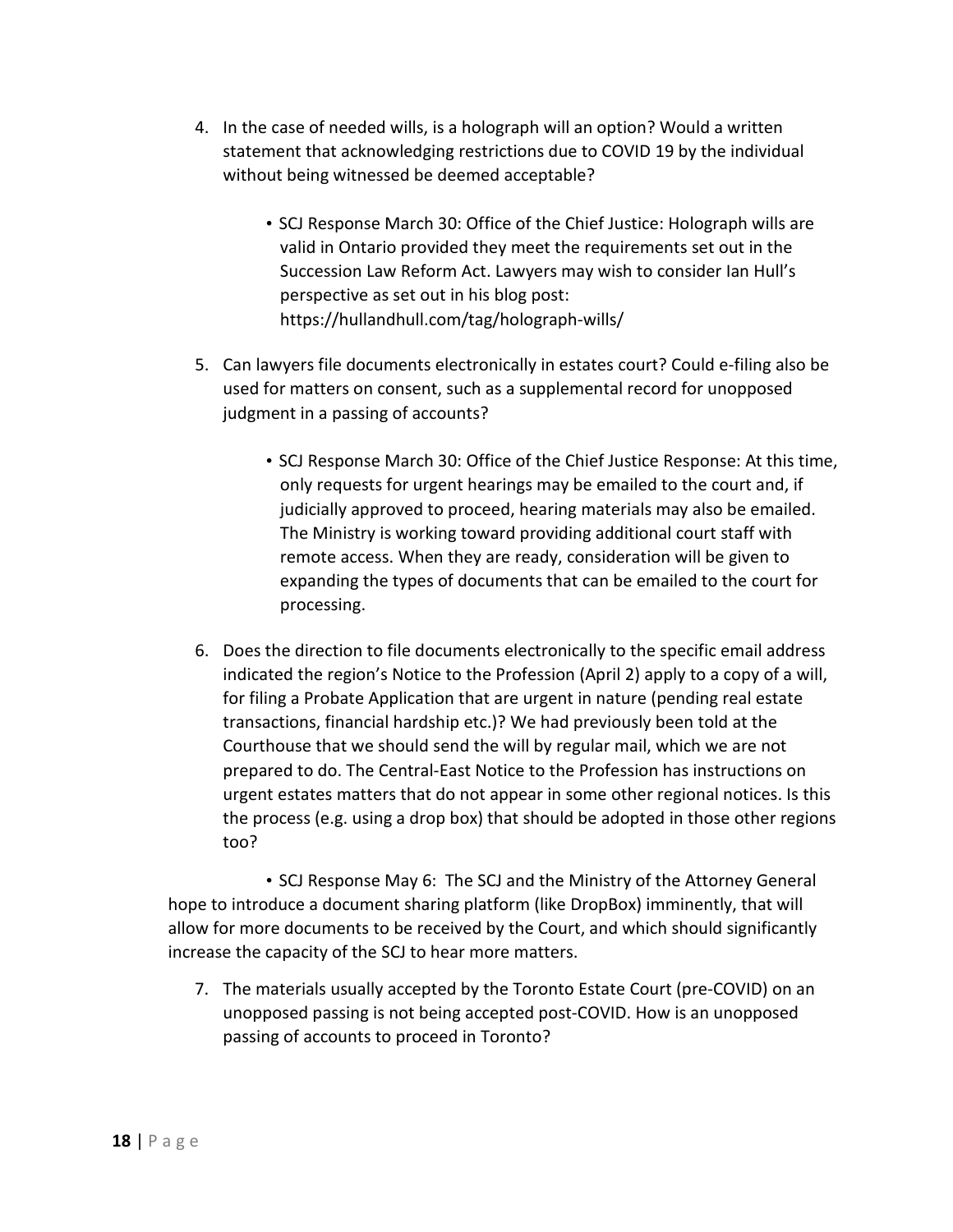- SCJ Response June 11: The Toronto Estates Lists judges are hearing select applications and motions, including matters that are proceeding in writing on the consent of all parties, pursuant to the Toronto SCJ Notice to the Profession. The Toronto Estates Office adopted temporary procedures relating to applications to pass accounts that are proceeding on consent or unopposed. The process can be summarized as follows:
	- o Where a deadline for filing a Notice of Objection or another document in an audit application was required by the RCP to be filed prior to March 16, 2020, the application can proceed to a judge in-writing on an uncontested basis.
	- o Where a deadline for filing a Notice of Objection or another document in an audit application was required by the RCP to be filed on or after March 16, 2020, an amended notice of application to pass accounts may be filed containing a hearing date change to "a date to be set by the registrar". A Registrar will issue the amended application and the materials required by the rules may be filed to have the application heard by a judge in-writing.

#### Bankruptcy

- 1. How would a lawyer go about getting a discharge hearing before Master Jean in the bankruptcy court?
	- SCJ Response March 30: Office of the Chief Justice response: We understand that as of March 26, court offices are remaining open for filing of urgent matters only until filings can be handled remotely (by emailing them to a generic email address to be created by the Ministry).

At that time, consideration will be given to expanding the types of matter that may be heard remotely by teleconference or in writing. If a strong case can be made that the hearing is required urgently, a request may be filed with the court.

#### POA

1. Can you advise whether e-mail service applies to POA matters, specifically, service on a Ministry of Transportation prosecutor with respect to notice under s. 35 of the Evidence Act?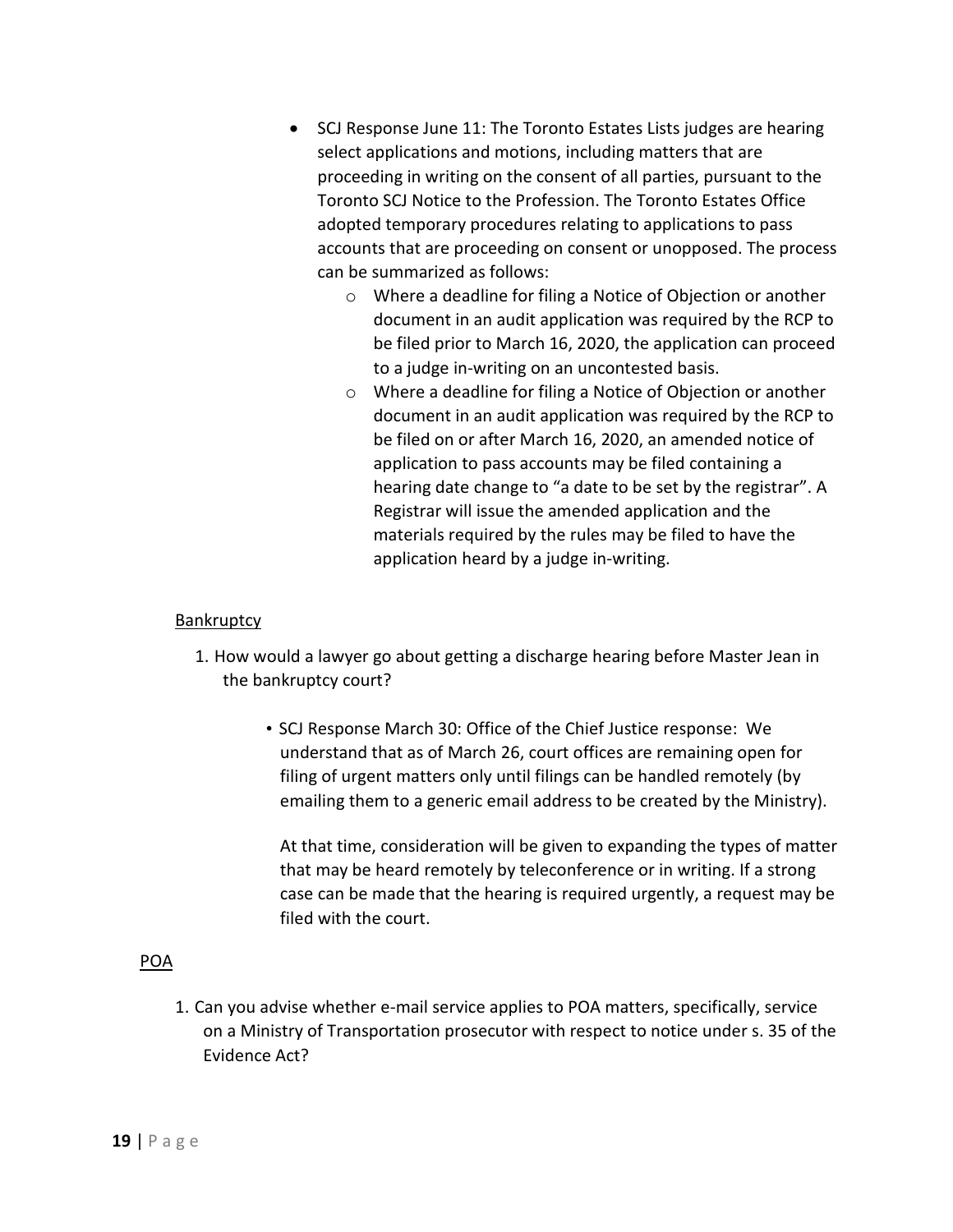• SCJ Response May 28: The Court cannot advise what methods of communication a party to a proceeding will accept. The individual should ask MTO's prosecutorial services.

#### **COURT ISSUES - REGION SPECIFIC**

#### Thunder Bay Courthouse

- 1. Problem: Has a document box for all lawyers to pick up newly issued court orders and documents. Not Secure! Suggested solution: email the law office to advise court docs ready for pickup so lawyers' staff know when the court doc has been issued and is ready for pickup. Better still, scan and email the court order to the law office.
	- SCJ Response March 22: This is a responsibility of the Ministry of the Attorney General. The Court will pursue this with MAG, including the option of emailing the scanned order to the parties

#### Niagara

- 1. Regarding a "NOTICE TO THE PROFESSION IN CENTRAL SOUTH REGION REGARDING FAMILY AND CHILD PROTECTION MATTERS" dated March 18th. In Niagara, matters are adjourned to the same June dates and times. How are counsel expected to be impossible for counsel to be at two places at once?
	- SCJ Response March 22: This has been brought to the attention of the Regional Senior Justice. Solutions are being explored, including staggering hearing dates between the two sites and virtual hearings. More information will be communicated to the local bar in the coming weeks.

#### Ottawa

1. In Ottawa, it is unclear if we should continue filing per the original deadlines for conferences and motions (especially those coming up in April) or if there is a procedure to adjourn. The only correspondence I received recently from the trial coordinator was that they were not scheduling any new dates (after requesting an adjournment of a conference late last week). Also would like to know if we should continue reaching out to case management judges re: case managed matters or not.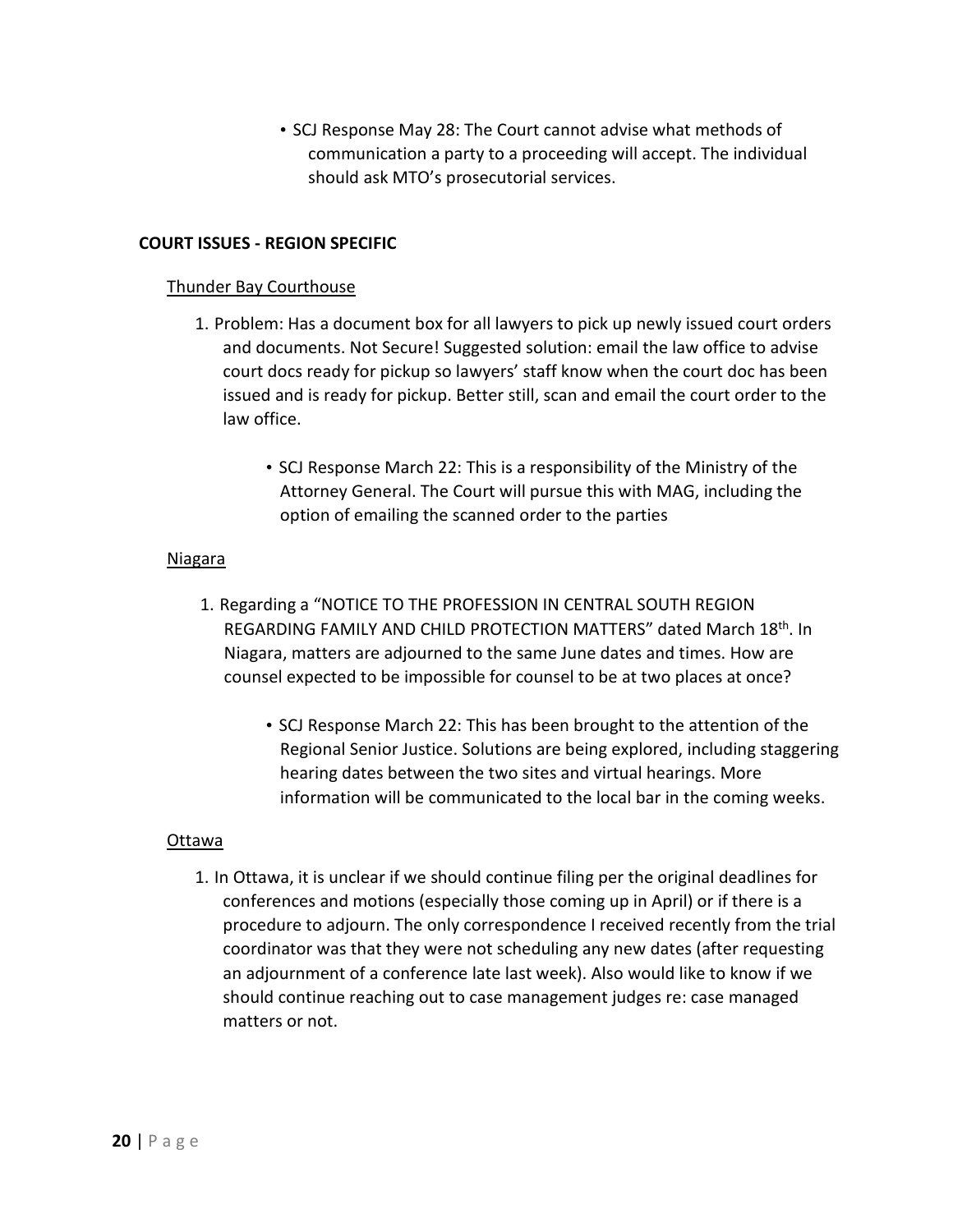• SCJ Response March 22: The Notice to Profession indicates that all currently scheduled matters are adjourned, until further notice. It also indicates that the Court expects to grant extensions where parties are unable to file documents. Will enquire re continuing to reach out to case management judges.

#### Newmarket and Barrie

- 1. Lawyers have expressed that their materials have been rejected from this court. Is it worth sending someone to file an Application or would that be rejected at this time?
	- SCJ Response March 30: Office of the Chief Justice response: See the response to 10 above. [The COVID-19 landscape is changing rapidly. We understand that as of March 26, court offices are remaining open for filing of urgent matters only until filings can be handled remotely (by emailing them to a generic email address to be created by the Ministry). For the health and safety of court staff, process servers, and the public, it is recommended that non-urgent matters should not be filed at this time. See the Emergency Management and Civil Protection Act, R.S.O. 1990, c. E.9 for the impacts on limitation periods. https://www.ontario.ca/laws/statute/90e09. Note that this Act does not

impact time limits established by court order. The notice from Chief Justice Morawetz indicates that we expect the Court to grant extensions of time when court resumes normal operations. If parties can comply with orders of the court without putting anyone's health and safety at risk then efforts should be made to do so. If this is not possible, parties should be prepared to explain why when court operations resume.]

- 2. Does court staff have any estimation of the timeline for issuing Certificates of Appointment in Newmarket?
	- SCJ Response March 30: Office of the Chief Justice response: Not at this time. Also see the response to 10 above.
- 3. Are the courts in Barrie and Newmarket accepting over-the-counter motions for consent Judgments or Orders?
	- SCJ Response March 30: Office of the Chief Justice response: See the response to 10 above.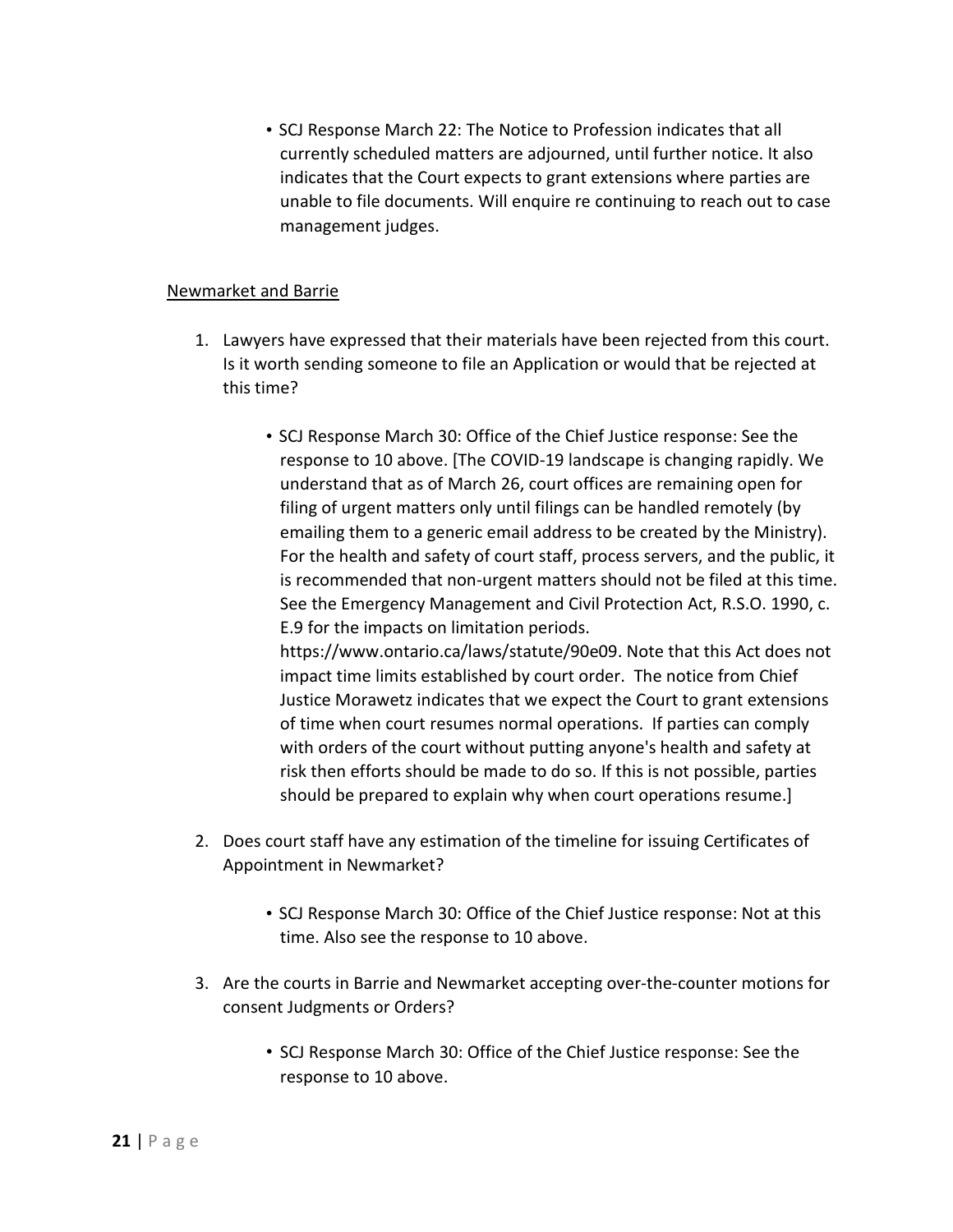- 4. Are the same courts accepting over-the counter motions for orders to a Master (Newmarket) or a Judge (Barrie) for substituted service that involve extensions of the time to serve a pleading? The 6 months to serve a statement of claim is a rule, and is not automatically extended by Sunday's Regulation suspending statutory limitation periods.
	- SCJ Response March 30: Office of the Chief Justice response: An order was made under the Emergency Management and Civil Protection Act, which suspends, as of March 16, 2020, all court rule and legislative timelines requiring a step to be taken in a civil matter. See O.Reg 73/20 at https://www.ontario.ca/laws/regulation/200073
- 5. Will these two courts accept hard copy motion records for 1 and 2, or only electronic copies, and if the later, what happens if the material will exceed the 20 MG limit?
	- SCJ Response March 30: Office of the Chief Justice response: We understand that as of March 26, court offices are remaining open for filing of urgent matters only until filings can be handled remotely (by emailing them to a generic email address to be created by the Ministry). The Ministry is currently investigating issues related to file size.
- 6. If only electronic copies are required, will hard copies still have to be filed, and when?
	- SCJ Response March 30: Office of the Chief Justice response: This issue has not yet been addressed. Parties must retain originals until direction is provided.

## Toronto

- 1. Are Courts requiring Confirmations for what are scheduled (but not proceeding) court dates to be served/filed, and if not doing so may avoid the Court being unnecessarily inundated, or if the Rules as they require Confirmations would continue to apply?
	- SCJ Response March 30: Office of the Chief Justice response: An order was made under the Emergency Management and Civil Protection

Act, which suspends, as of March 16, 2020, all court rule and legislative timelines requiring a step to be taken in a civil matter. See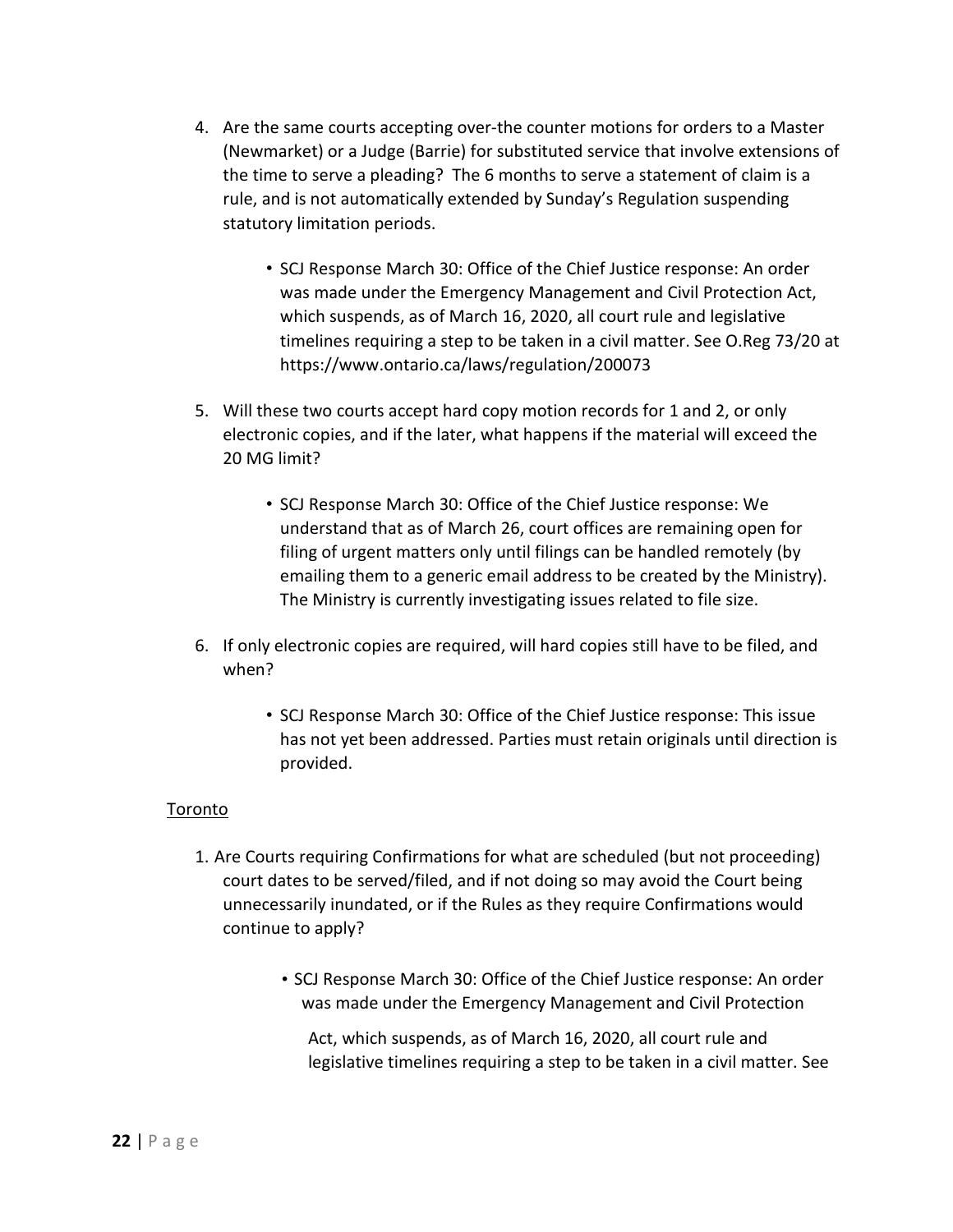O.Reg 73/20 at https://www.ontario.ca/laws/regulation/200073. As a result, Confirmations for matters that have been adjourned to a new date are not required to be filed at this time.

#### **Brampton**

- 1. Apparently, Brampton judges are not dealing with non-emergency matters even in writing. Question: Is that a set policy? Is that province-wide? Possible Solution: Specifically, could a form 14-B motions (which are for procedural, uncomplicated and unopposed matters) be used during this period of closure. Follow up Question: Why can they not be doing more complicated stuff through facta exchange and telephone hearings if counsel agree?
	- SCJ Response March 30: Office of the Chief Justice response: At this time. the Court is focused on ensuring that teleconference lines and internet bandwidth are available for all urgent matters. When a decision is made to allow non-urgent matters to proceed, the legal community will be advised.

#### Kitchener/Stratford

- 1. It appears that the registrar's offices at the courthouses are still open and should be issuing Applications, Motions to Change, accepting the filing of pleadings, and issuing Orders that have already been made. However, the Kitchener and Stratford courthouses are advising process servers that they will not "deal" with anything that is not urgent. Solution: Allow for lawyers to have their pleadings issued so that they can schedule court dates once the courts are operating as normal again, instead of having to wait three (3) months or more to even start the process. Further – the Courts should be able to have pleadings issued by sending them electronically to the courthouse, which would alleviate the concerns of the courthouse staff.
	- SCJ Response March 30: Office of the Chief Justice response: See the response to 10 above. Certain pleadings can be issued using the Superior Court's Civil eFiling Service

#### Durham

1. All child welfare matters in Durham have been adjourned to June 1, 2020. Can the court provide some clarification on the following: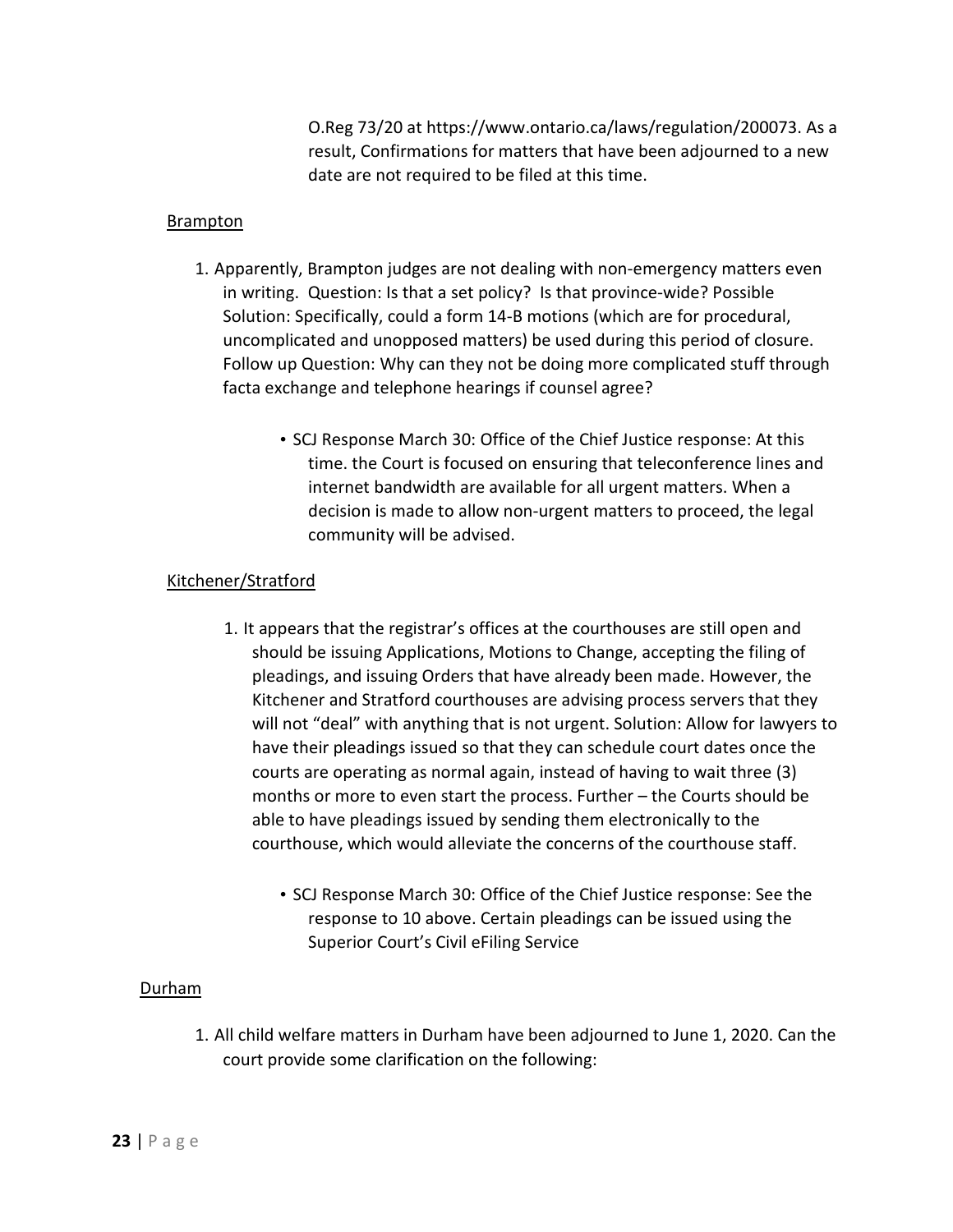- Is counsel expected to attend court on that day?
- Are clients expected to attend?
- Will the court expect an update on that day?
- Is the matter simply being adjourned to another court date for a specific event, such as a settlement conference etc?
- SCJ Response May 6: Chief Justice Morawetz will shortly issue an order that will deal with this issue. It will be supplemented by regional Notices to the Profession which will identify how child protection list events (often referred to as "to be spoken to") are to be scheduled when the Court resumes operations.

#### **MAG ISSUES**

#### General Litigation

- 1. Since the courts are not dealing with non-urgent matters at present, will the Ministry suspend the issuance of administrative dismissal notices and dismissal orders?
	- MAG Response March 27: MAG has issued a direction to suspend the issuance of administrative dismissal notices and dismissal orders for: • SCJ Civil proceedings
	- Small Claims Court matters
	- OCJ family court proceedings
	- SCJ family court proceedings

The suspension applies to all courts across all regions.

- 2. 11. Can MAG permit the issuance and filing of writs during this period of court closures?
	- MAG Response May 21: During the Superior Court of Justice (SCJ) suspension of normal court operations pursuant to SCJ notices, writs of seizure and sale may be issued at SCJ civil counters. While people are being discouraged from attending the courthouse where not urgent, court counter services with the exception of Small Claims court remain open on a reduced schedule. Staff continue to accept court filings in accordance with the applicable rules and interim procedures. Parties may also mail in requisition documents to the registrar to have heir writs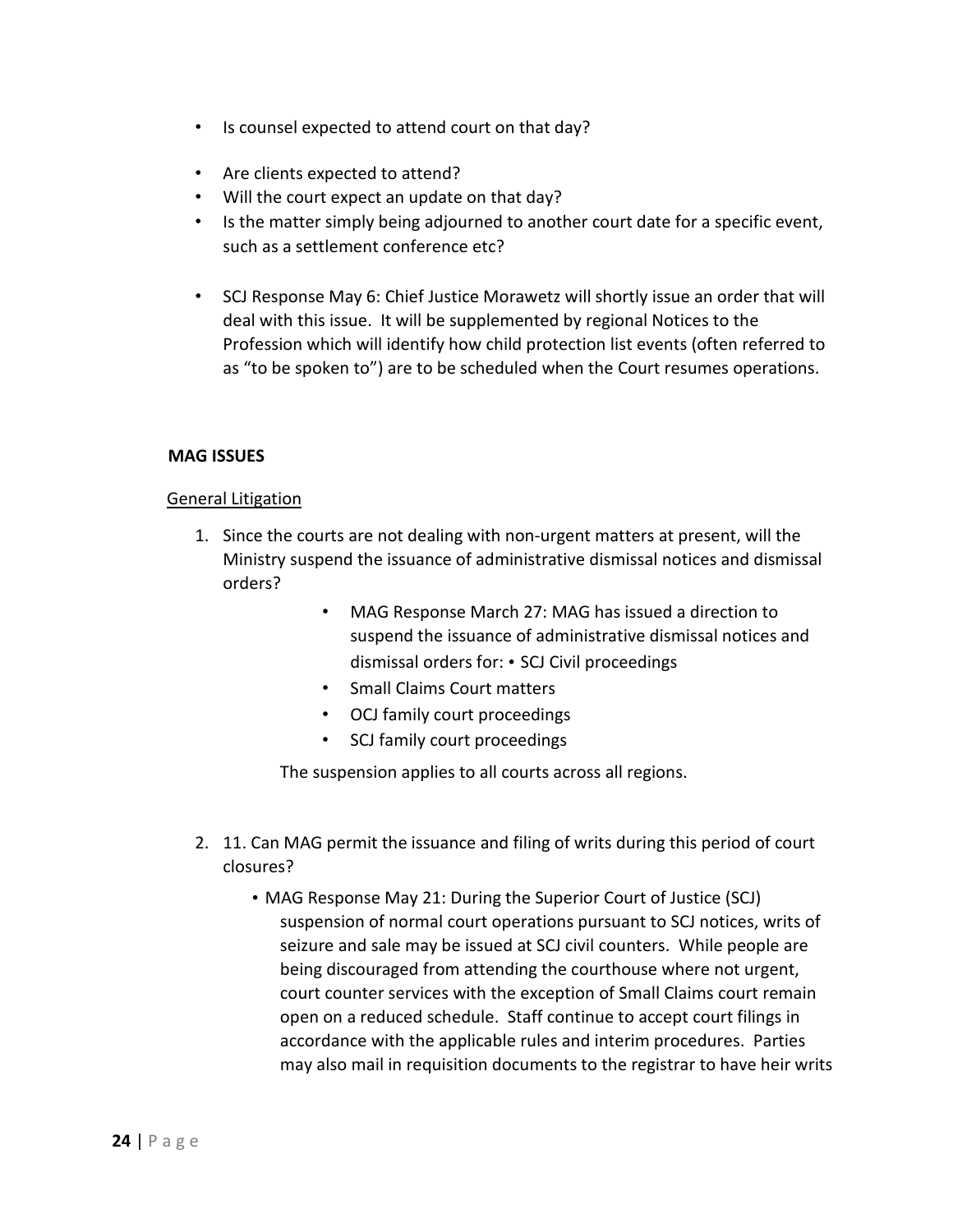issued without having to attend at the courthouse. Alternatively, parties through their counsel may be able to issue and file writs of executions in

the Ontario Writs System (through Teranet) remotely pursuant to rules 60.07(1.1) and 60.20 of the Rules of Civil Procedure.

#### **Limitations**

- 2. Re OIC order item #2 Question: whether this applies to timetables entered into by the parties that have been endorsed by court order? For example, are such timetables intended to be covered, or are they suspended unless the court orders otherwise, presumably on motion by one of the parties, or are parties to agree on new timetables and the courts will later endorse? Also what is the application to other statutory provisions such as (1) Tarion deadlines (these are the statutory warranties to new home buyers and include 1, 2 and 7 year deadlines especially for claims by condo corps against condo developers); and (2) Lien deadlines under the Construction Act (and apparently also under the Condo Act).
	- SCJ Response March 30: Office of the Chief Justice response: An order was made under the Emergency Management and Civil Protection Act, which suspends, as of March 16, 2020, all court rule and legislative timelines requiring a step to be taken in a civil matter. See O.Reg 73/20 at https://www.ontario.ca/laws/regulation/200073.
- 3. Issue: suspension of procedural and limitation periods included in the government's EMCPA Order from last week. Question: Are Consents under the Planning Act with conditions that are set to expire in the next couple of weeks captured under the Order or not?
	- SCJ Response March 30: Office of the Chief Justice response: This office cannot provide legal advice respecting the application of the order made under the Emergency Management and Civil Protection Act. (See O.Reg 73/20 at https://www.ontario.ca/laws/regulation/200073.)
- 4. Does Regulation 73/20 regarding limitation periods and procedural time periods apply to the Planning Act? Specifically, are the time periods for consent applications affected by the emergency regulation?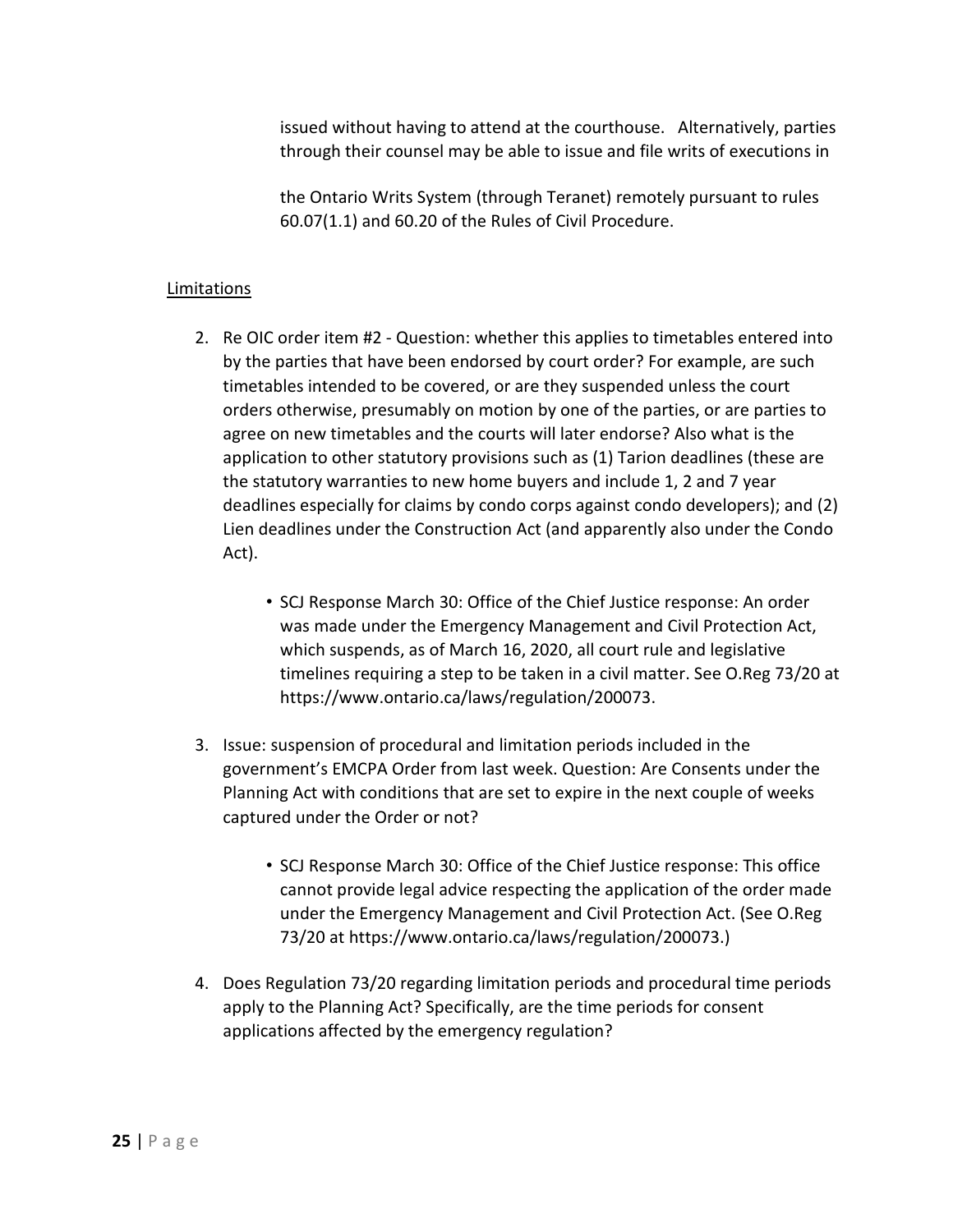• SCJ Response March 30: Office of the Chief Justice response: This office cannot provide legal advice respecting the application of the order made under the Emergency Management and Civil Protection Act. (See O.Reg 73/20 at https://www.ontario.ca/laws/regulation/200073.)

#### **LAW SOCIETY ISSUES**

- 1. A local bank has demanded that all banking take place at the ABM, and not through a teller. This creates issues for their document requirements for their trust account, as mandated by the Law Society. Does the LSO have guidance about whether the ABM slips will be sufficient at this time?
	- LSO Response March 31: You can find the answer on our website, Corporate Statement regarding COVID 19 Response, FAQs regarding bookkeeping during COVID 19, specifically:

"Some local banks are requiring that banking take place through an ABM, not a teller.

Are ABM slips sufficient to comply with lawyers and paralegals record keeping obligations?"

"For deposits, yes. If lawyers or paralegals' financial institutions offers ABM access to their trust accounts, it may be used for deposits only. If a lawyer or paralegal chooses to use this deposit method, they should:

- Ensure that the bank card is encoded for deposit only.
- Read the agreement carefully and make sure they understand the risks involved in using this method of deposit. In some agreements the depositor is responsible for the funds until they are received by a bank representative.
- Always print a receipt of an ABM deposit, write the source of the funds and the client reference on the receipt, and keep the receipts in date order with your deposit slips.
- 2. What provisions are being made for clients (the public) who don't have access to technology to meet remotely and/or do not have access to print out documents that need signing (and they do not have e-signature set up)? Temporary solution that some lawyers are adopting is to make an outside mailbox available for document pick up which a client then signs. But this is not ideal at all. Note that the commissioning rules seem to have been amended for court matters but there are documents that need to be sworn for real estate. Should lawyers just use an undertaking to provide these after these emergency measures have passed (ie: indefinitely until told otherwise)?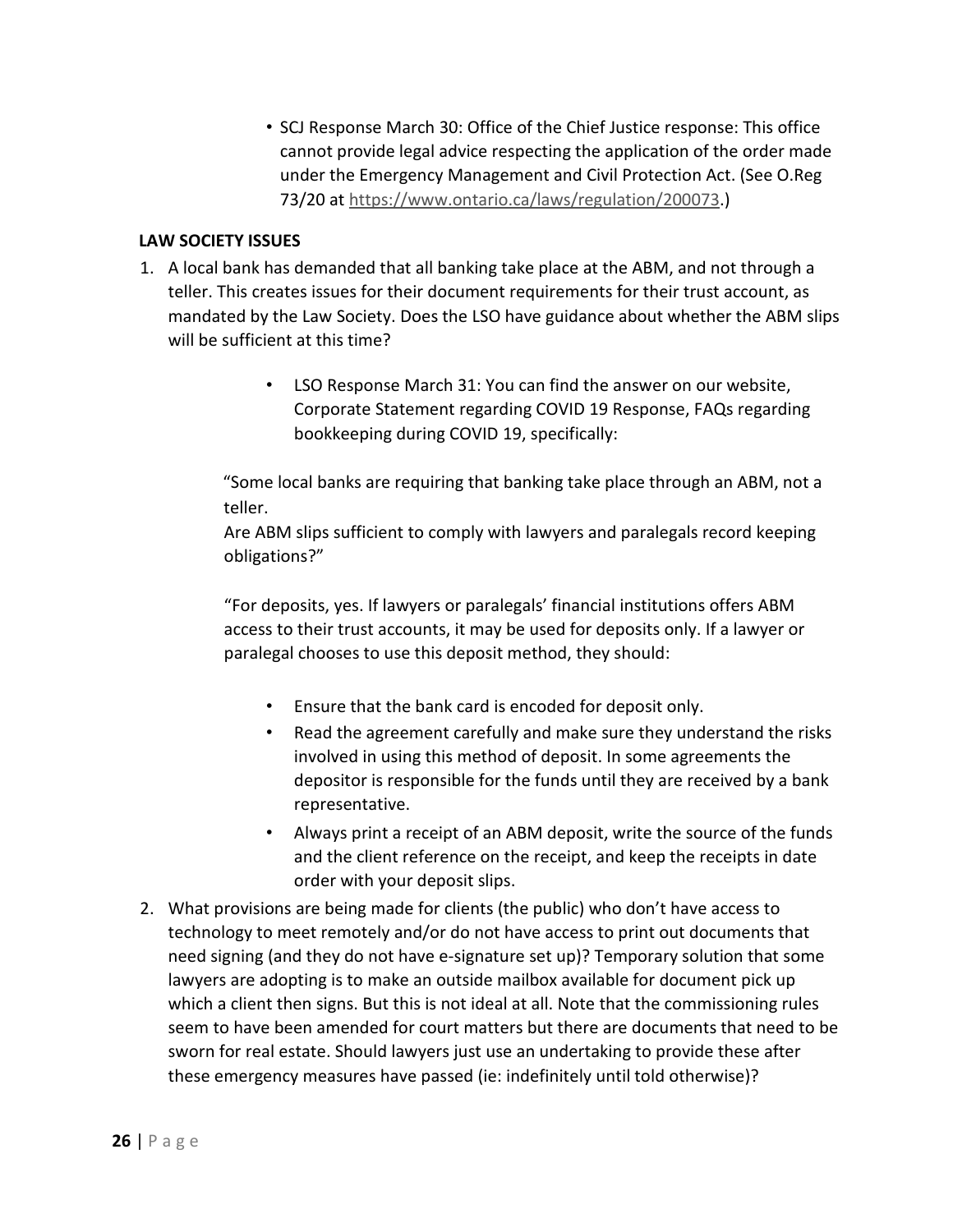- LSO Response March 31: FAQs have been posted on the use of technology to facilitate virtual commissioning and witnessing, electronic signatures and best practices for serving clients remotely. These FAQs have been developed on the basis that the governing legislation does not require either a "wet" signature or one person (e.g. the affiant) to be in the physical presence of the other (e.g. the commissioner). In the absence of specific statutory requirements, the Law Society is of the view that some flexibility is appropriate during the COVID 19 crisis. Where technology such as video conferencing is not available, other methods may be acceptable, provided:
- The licensee takes all appropriate steps to manage risks such as fraud, identify theft and undue influence;
- The licensee adopts measures to ensure that the clients:
- Consent to the remote process
- Understand the documents they are signing
- Are signing without duress and undue influence
- Will receive copies of the documents executed remotely
- The licensee takes appropriate steps to protect privilege and confidentiality
- The licensee maintains detailed records

Suggestions in the Law Society's FAQs with respect to virtual transactions can sometimes be adapted to other methods of completing transactions remotely.

- 3. Asking Counsel and clients to adhere to electronic document transfers, without paper being sent by mail.
	- LSO Response March 31: Although the Law Society is supporting the virtual conduct of business through its FAQs, there may be circumstances in which it would be preferable or even necessary to receive paper copies. Accordingly, this matter should be left to the individual judgment of each licensee.
- 4. Can the LSO and/or the Courts provide information on specific procedures for virtual commissioning, as the BC Courts have done?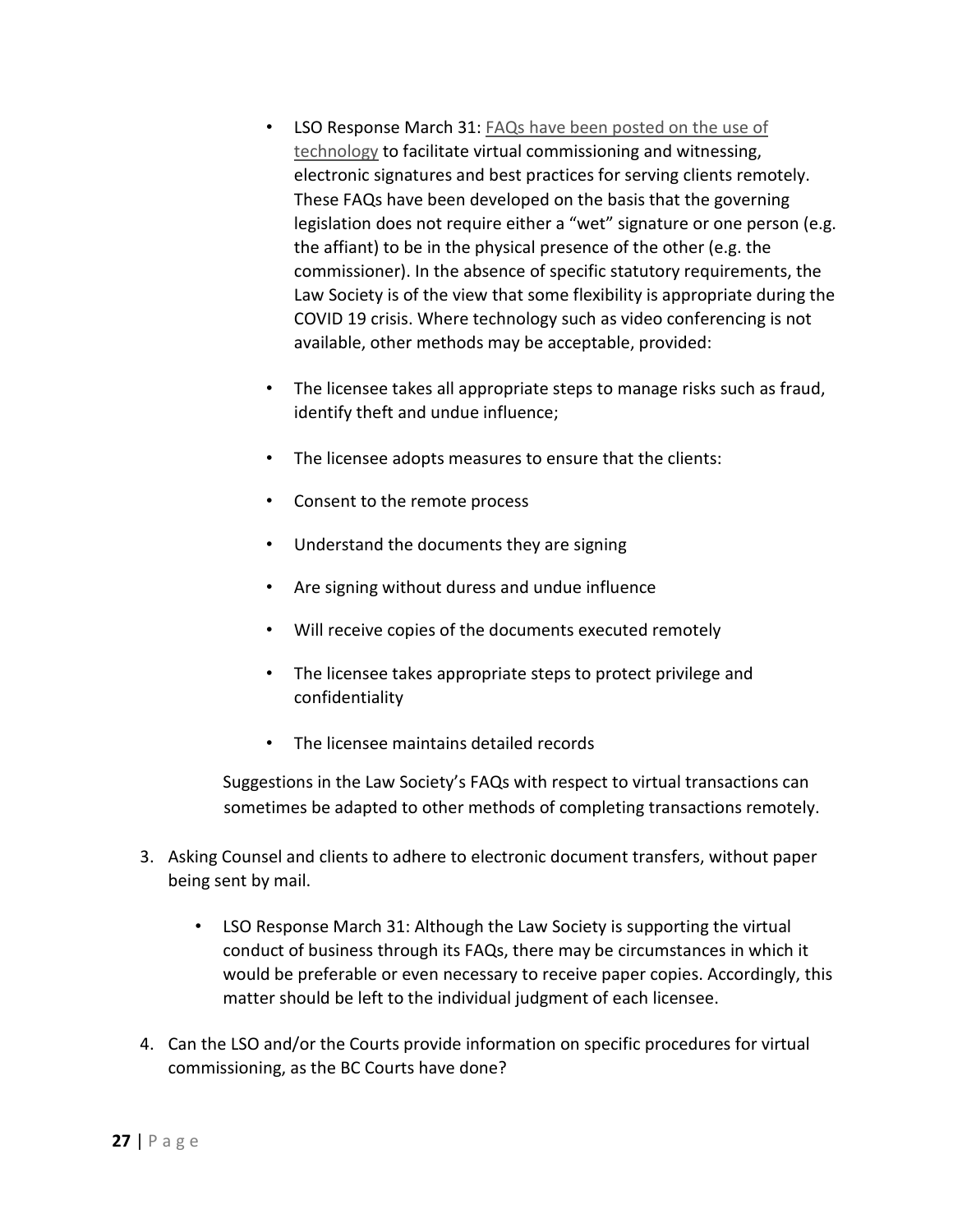- LSO Response March 31: The Law Society is working to prepare a checklist of best practices for virtual commissioning. However, lawyers and paralegals should review their court or tribunal's website for practice directions about whether requirements for affidavits are being modified in the context of COVID-19. For links to Ontario's court and tribunal websites, see the Ontario Bar Association COVID-19 Action Plan pages: Status – Courts: https://www.oba.org/COVID-19Action-Plan/Status-of-Ontario-Courts or Status – Tribunals: https://www.oba.org/COVID-19-Action-Plan/Status-Tribunals
- 5. What plan is the LSO putting in place for the June licensing examinations to proceed? Students are already raising concerns about needing to prepare for examinations and have them cancelled at the last minute.
	- LSO Response March 31: At this time, the June examinations remain as scheduled, however, the Law Society is actively monitoring the situation in light of health and safety considerations. We are aware of the students' concerns and will do everything possible to inform students of any rescheduling of the examinations well in advance of the June date?
- 6. What provisions are the LSO putting in place with respect to articling students who are being laid off?
	- LSO Response March 31: The Law Society encourages articling principals and candidates to work together to maintain positions wherever possible, recognizing that while these are challenging circumstances for all participants, candidates are in a particularly vulnerable position. Under the Law Society's existing processes, candidates whose articling placements end prematurely are able to apply for an abridgment based on compassionate grounds. Articling principals and candidates should also consult the Law Society's licensing process policies which address administrative obligations related to the termination of articles
- 7. When is the LSO rescheduling the June licensing examinations that were cancelled?
	- LSO Communication May 5: In response to the impacts of COVID-19, the Law Society of Ontario (LSO) has informed licensing candidates that the Solicitor examination will move to an online delivery model, beginning in early June. It is anticipated that the June Barrister and Solicitor examinations and the July Paralegal examination, which has been cancelled, will also move to online delivery over the summer months. This will allow the licensing process to move forward while protecting the health of candidates and employees while social